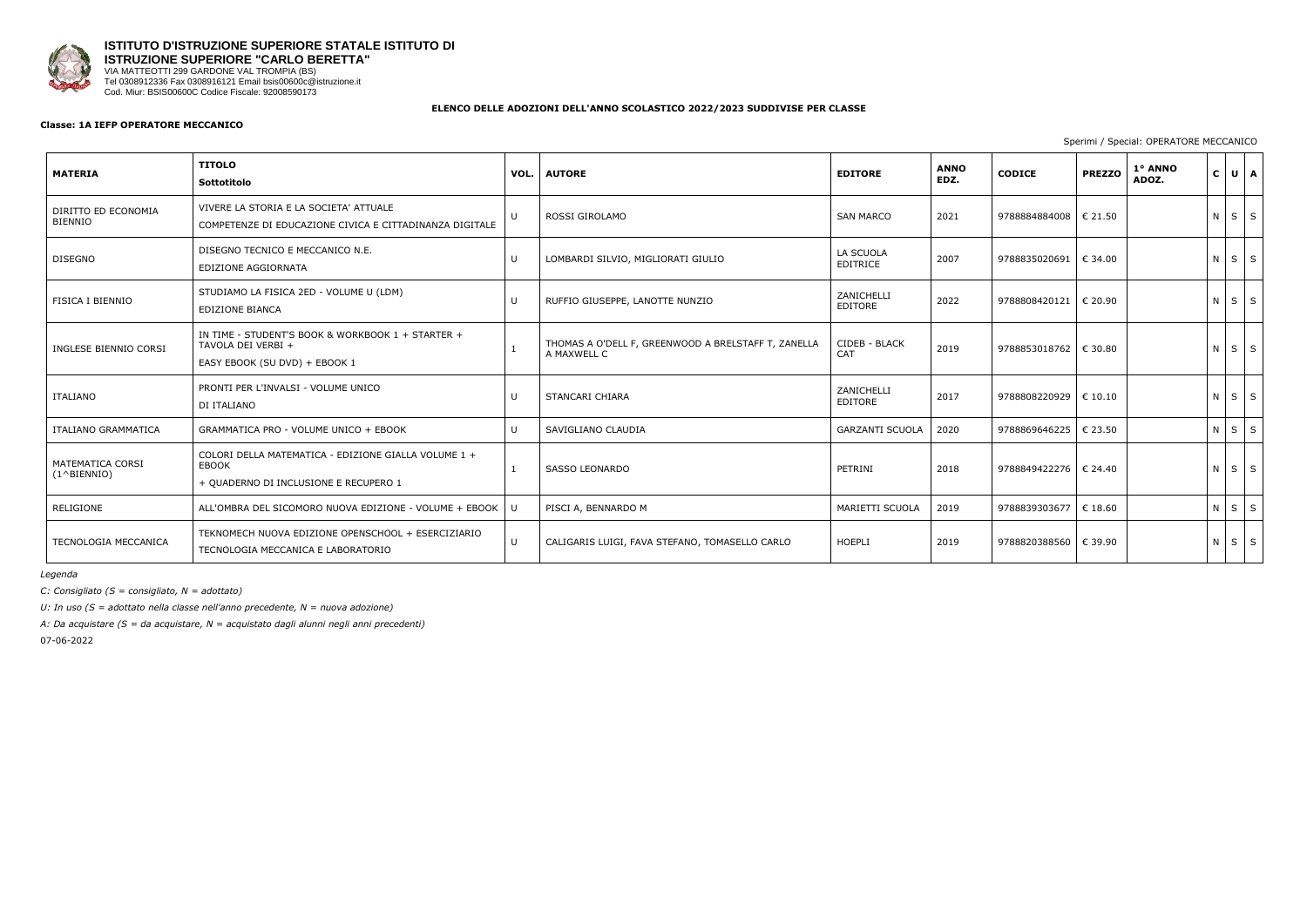

#### **Classe: 1A1 IEFP OPERATORE MECCANICO**

## Sperimi / Special: OPERATORE MECCANICO

| <b>MATERIA</b>                            | <b>TITOLO</b><br>Sottotitolo                                                                                  | VOL.         | <b>AUTORE</b>                                                      | <b>EDITORE</b>               | <b>ANNO</b><br>EDZ. | <b>CODICE</b>           | <b>PREZZO</b>    | 1° ANNO<br>ADOZ. | $\mathbf{C}$ | UA                |   |
|-------------------------------------------|---------------------------------------------------------------------------------------------------------------|--------------|--------------------------------------------------------------------|------------------------------|---------------------|-------------------------|------------------|------------------|--------------|-------------------|---|
| DIRITTO ED ECONOMIA<br><b>BIENNIO</b>     | VIVERE LA STORIA E LA SOCIETA' ATTUALE<br>COMPETENZE DI EDUCAZIONE CIVICA E CITTADINANZA DIGITALE             |              | ROSSI GIROLAMO                                                     | <b>SAN MARCO</b>             | 2021                | 9788884884008   € 21.50 |                  |                  | $N$ $S$      |                   | S |
| <b>DISEGNO</b>                            | DISEGNO TECNICO E MECCANICO N.E.<br>EDIZIONE AGGIORNATA                                                       | $\cup$       | LOMBARDI SILVIO, MIGLIORATI GIULIO                                 | LA SCUOLA<br><b>EDITRICE</b> | 2007                | 9788835020691           | € 34.00          |                  |              | $N$ $S$ $S$       |   |
| FISICA I BIENNIO                          | STUDIAMO LA FISICA 2ED - VOLUME U (LDM)<br><b>EDIZIONE BIANCA</b>                                             |              | RUFFIO GIUSEPPE, LANOTTE NUNZIO                                    | ZANICHELLI<br>EDITORE        | 2022                | 9788808420121           | € 20.90          |                  | $N$ $S$      |                   | S |
| INGLESE BIENNIO CORSI                     | IN TIME - STUDENT'S BOOK & WORKBOOK 1 + STARTER +<br>TAVOLA DEI VERBI +<br>EASY EBOOK (SU DVD) + EBOOK 1      |              | THOMAS A O'DELL F, GREENWOOD A BRELSTAFF T, ZANELLA<br>A MAXWELL C | CIDEB - BLACK<br>CAT         | 2019                | 9788853018762   € 30.80 |                  |                  |              | $N \mid S \mid S$ |   |
| ITALIANO                                  | PRONTI PER L'INVALSI - VOLUME UNICO<br>DI ITALIANO                                                            |              | <b>STANCARI CHIARA</b>                                             | ZANICHELLI<br>EDITORE        | 2017                | 9788808220929           | $\epsilon$ 10.10 |                  |              | $N$ $S$ $S$       |   |
| ITALIANO GRAMMATICA                       | GRAMMATICA PRO - VOLUME UNICO + EBOOK                                                                         | $\mathbf{U}$ | SAVIGLIANO CLAUDIA                                                 | <b>GARZANTI SCUOLA</b>       | 2020                | 9788869646225           | € 23.50          |                  | N S          |                   | S |
| MATEMATICA CORSI<br>$(1^{\wedge}BIFNNIO)$ | COLORI DELLA MATEMATICA - EDIZIONE GIALLA VOLUME 1 +<br><b>EBOOK</b><br>+ QUADERNO DI INCLUSIONE E RECUPERO 1 |              | <b>SASSO LEONARDO</b>                                              | PETRINI                      | 2018                | 9788849422276   € 24.40 |                  |                  |              | $N \mid S \mid S$ |   |
| RELIGIONE                                 | ALL'OMBRA DEL SICOMORO NUOVA EDIZIONE - VOLUME + EBOOK   U                                                    |              | PISCI A, BENNARDO M                                                | MARIETTI SCUOLA              | 2019                | 9788839303677           | € 18.60          |                  | N S          |                   | S |
| TECNOLOGIA MECCANICA                      | TEKNOMECH NUOVA EDIZIONE OPENSCHOOL + ESERCIZIARIO<br>TECNOLOGIA MECCANICA E LABORATORIO                      | $\mathsf{U}$ | CALIGARIS LUIGI, FAVA STEFANO, TOMASELLO CARLO                     | <b>HOEPLI</b>                | 2019                | 9788820388560 € 39.90   |                  |                  |              | $N$ $S$ $S$       |   |

*Legenda*

*C: Consigliato (S = consigliato, N = adottato)*

*U: In uso (S = adottato nella classe nell'anno precedente, N = nuova adozione)*

*A: Da acquistare (S = da acquistare, N = acquistato dagli alunni negli anni precedenti)* 07-06-2022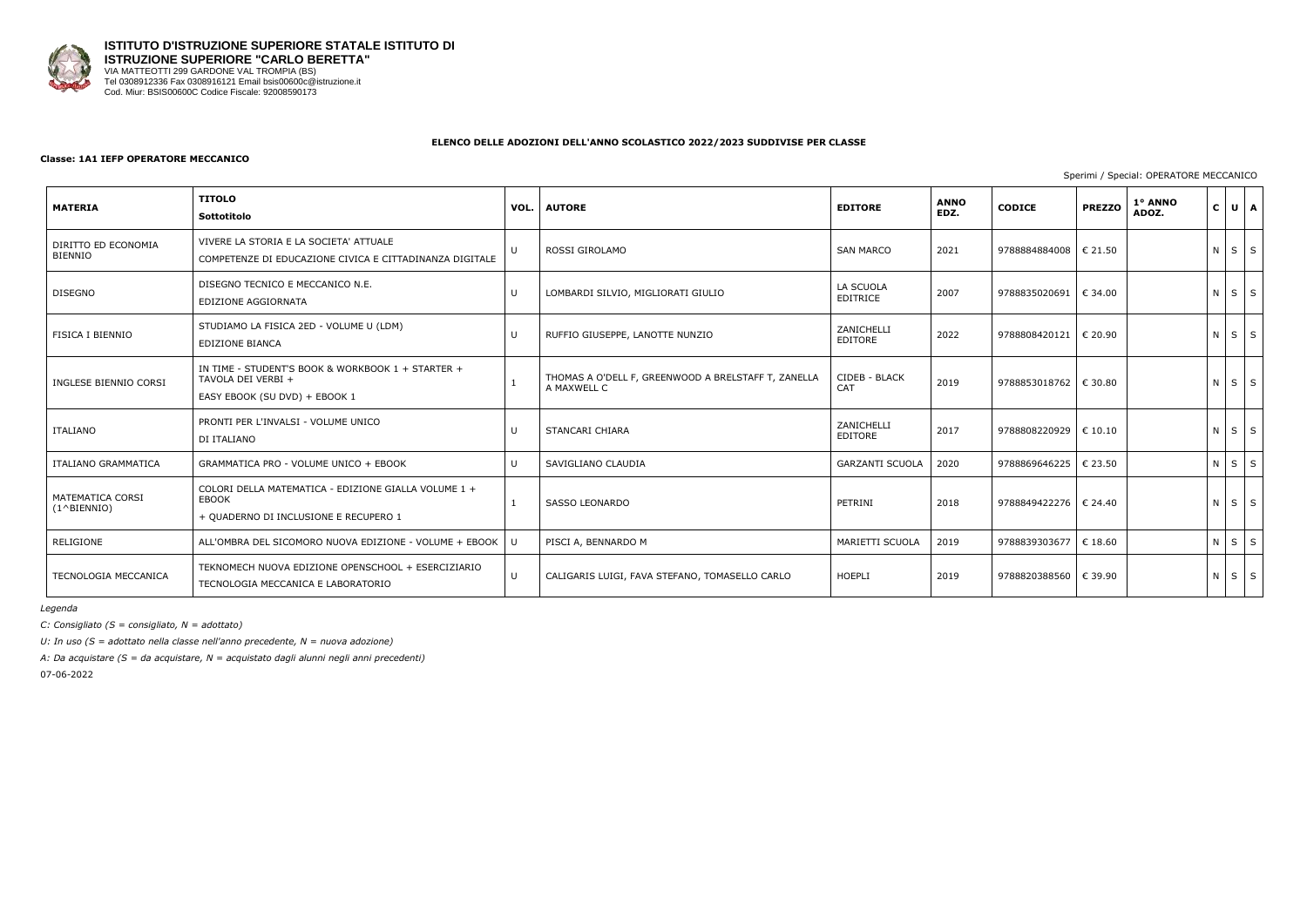

#### **Classe: 1B**

## Sperimi / Special: MANUTENZIONE ED ASSISTENZA TECNICA (BIENNIO COMUNE

| <b>MATERIA</b>                             | <b>TITOLO</b><br>Sottotitolo                                                                                    | VOL. | <b>AUTORE</b>                                                      | <b>EDITORE</b>                     | <b>ANNO</b><br>EDZ. | <b>CODICE</b>           | <b>PREZZO</b>     | 1° ANNO<br>ADOZ. | $\mathbf{C}$      | $U$ $A$    |
|--------------------------------------------|-----------------------------------------------------------------------------------------------------------------|------|--------------------------------------------------------------------|------------------------------------|---------------------|-------------------------|-------------------|------------------|-------------------|------------|
| DIRITTO ED ECONOMIA<br><b>BIENNIO</b>      | <b>REGOLE E SOCIETA</b>                                                                                         | U    | ZAMPICCININI ANNA GRAZIE                                           | LOESCHER EDITORE                   | 2014                | 9788820133085           | $\epsilon$ 10.10  |                  | $N$ $S$ $S$       |            |
| <b>DISEGNO</b>                             | DISEGNO TECNICO E MECCANICO N.E.<br>EDIZIONE AGGIORNATA                                                         | U    | LOMBARDI SILVIO, MIGLIORATI GIULIO                                 | LA SCUOLA EDITRICE                 | 2007                | 9788835020691           | € 34.00           |                  | $N$ $S$ $S$       |            |
| FISICA I BIENNIO                           | STUDIAMO LA FISICA 2ED - VOLUME U (LDM)<br>EDIZIONE BIANCA                                                      | U    | RUFFIO GIUSEPPE, LANOTTE NUNZIO                                    | ZANICHELLI EDITORE                 | 2022                | 9788808420121           | € 20.90           |                  | $N$ $S$ $S$       |            |
| INGLESE BIENNIO CORSI                      | IN TIME - STUDENT'S BOOK & WORKBOOK 1 + STARTER +<br>TAVOLA DEI VERBI +<br>EASY EBOOK (SU DVD) + EBOOK 1        |      | THOMAS A O'DELL F, GREENWOOD A BRELSTAFF T,<br>ZANELLA A MAXWELL C | CIDEB - BLACK CAT                  | 2019                | 9788853018762           | $\epsilon$ 30.80  |                  | N                 | $S \mid S$ |
| <b>ITALIANO</b>                            | PRONTI PER L'INVALSI - VOLUME UNICO<br>DI ITALIANO                                                              | U    | STANCARI CHIARA                                                    | ZANICHELLI EDITORE                 | 2017                | 9788808220929           | $\vert \in 10.10$ |                  | $N \mid S \mid S$ |            |
| ITALIANO ANTOLOGIE                         | LEGGERE COME VIAGGIARE LIBRO MISTO CON LIBRO DIGITALE<br>ANTOLOGIA PER IL PRIMO BIENNIO CON HUB YOUNG E HUB KIT | U    | TRIOSCHI OLIVIA, PERO ANNA, FIORE MARZIA                           | LA NUOVA ITALIA<br><b>EDITRICE</b> | 2019                | 9788822196682   € 27.50 |                   |                  | $N \mid S \mid S$ |            |
| ITALIANO GRAMMATICA                        | GRAMMATICA PRO - VOLUME UNICO + EBOOK                                                                           | U    | SAVIGLIANO CLAUDIA                                                 | <b>GARZANTI SCUOLA</b>             | 2020                | 9788869646225           | € 23.50           |                  | $N$ $S$ $S$       |            |
| MATEMATICA CORSI<br>$(1^{\wedge}$ BIENNIO) | COLORI DELLA MATEMATICA - EDIZIONE GIALLA VOLUME 1 +<br>EBOOK<br>+ QUADERNO DI INCLUSIONE E RECUPERO 1          | 1    | SASSO LEONARDO                                                     | PETRINI                            | 2018                | 9788849422276           | € 24.40           |                  | ΝI                | $S$ $S$    |
| RELIGIONE                                  | ALL'OMBRA DEL SICOMORO NUOVA EDIZIONE - VOLUME +<br>EBOOK                                                       | U    | PISCI A, BENNARDO M                                                | MARIETTI SCUOLA                    | 2019                | 9788839303677           | € 18.60           |                  | $N \mid S \mid S$ |            |
| STORIA                                     | STORIA CI RIGUARDA 1. CON GEOGRAFIA (LA)                                                                        |      | <b>EMILIO ZANETTE</b>                                              | <b>B.MONDADORI</b>                 | 2018                | 9788869105500           | € 23.15           |                  | N.                | $S \mid S$ |
| TECNOLOGIA MECCANICA                       | TEKNOMECH NUOVA EDIZIONE OPENSCHOOL + ESERCIZIARIO<br>TECNOLOGIA MECCANICA E LABORATORIO                        | U    | CALIGARIS LUIGI, FAVA STEFANO, TOMASELLO CARLO                     | HOEPLI                             | 2019                | 9788820388560           | € 39.90           |                  | $N$ $S$ $S$       |            |

*Legenda*

*C: Consigliato (S = consigliato, N = adottato)*

*U: In uso (S = adottato nella classe nell'anno precedente, N = nuova adozione)*

*A: Da acquistare (S = da acquistare, N = acquistato dagli alunni negli anni precedenti)* 07-06-2022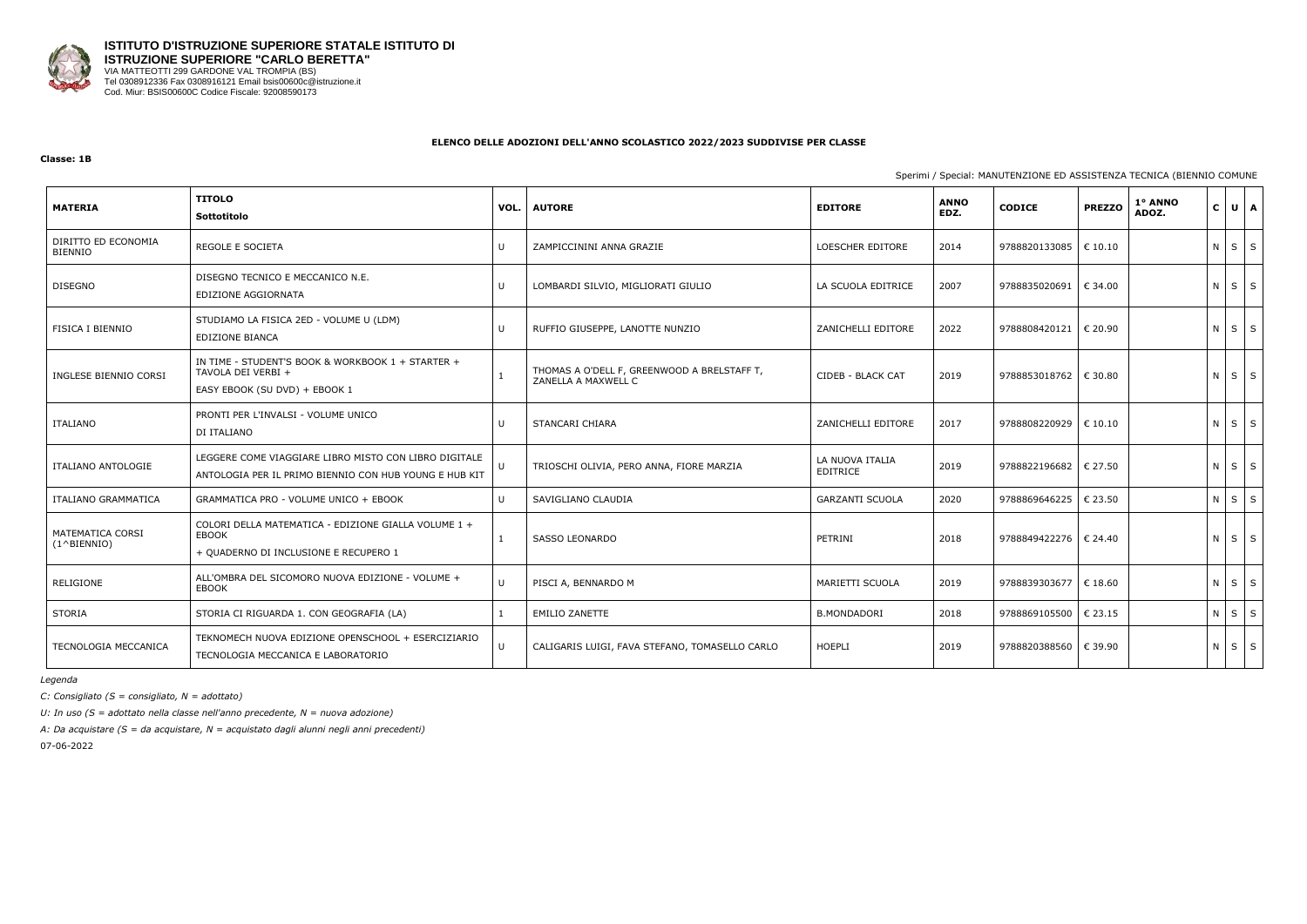

#### **Classe: 2A IEFP OPERATORE MECCANICO**

| <b>MATERIA</b>                            | <b>TITOLO</b><br>Sottotitolo                                                                                  | VOL.         | <b>AUTORE</b>                                                      | <b>EDITORE</b>              | <b>ANNO</b><br>EDZ. | <b>CODICE</b>           | <b>PREZZO</b>    | 1° ANNO<br>$ U $ $A$<br>$\mathsf{C}$<br>ADOZ.<br>N N N<br>N S N<br>NSN<br>NSN |             |  |             |
|-------------------------------------------|---------------------------------------------------------------------------------------------------------------|--------------|--------------------------------------------------------------------|-----------------------------|---------------------|-------------------------|------------------|-------------------------------------------------------------------------------|-------------|--|-------------|
| DIRITTO ED ECONOMIA BIENNIO               | VIVERE LA STORIA E LA SOCIETA' ATTUALE<br>COMPETENZE DI EDUCAZIONE CIVICA E CITTADINANZA<br><b>DIGITALE</b>   | U            | ROSSI GIROLAMO                                                     | <b>SAN MARCO</b>            | 2021                | 9788884884008           | $\epsilon$ 21.50 | 2021                                                                          |             |  |             |
| <b>DISEGNO</b>                            | DISEGNO TECNICO E MECCANICO N.E.<br>EDIZIONE AGGIORNATA                                                       |              | LOMBARDI SILVIO, MIGLIORATI GIULIO                                 | LA SCUOLA<br>EDITRICE       | 2007                | 9788835020691           | € 34.00          |                                                                               |             |  |             |
| FISICA -1^BIENNIO                         | STUDIAMO LA FISICA - VOLUME UNICO (LDM)<br>EDIZIONE BIANCA                                                    | U            | RUFFO GIUSEPPE, LANOTTE NUNZIO                                     | ZANICHELLI<br>EDITORE       | 2017                | 9788808737021           | € 20.90          |                                                                               |             |  |             |
| INGLESE BIENNIO CORSI                     | IN TIME - STUDENT'S BOOK & WORKBOOK 1 + STARTER +<br>TAVOLA DEI VERBI +<br>EASY EBOOK (SU DVD) + EBOOK 1      |              | THOMAS A O'DELL F, GREENWOOD A BRELSTAFF T,<br>ZANELLA A MAXWELL C | CIDEB - BLACK<br><b>CAT</b> | 2019                | 9788853018762           | € 30.80          |                                                                               |             |  |             |
| INGLESE BIENNIO CORSI                     | IN TIME - STUDENT'S BOOK & WORKBOOK 2 + TAVOLA DEI<br>$VERBI +$<br>EASY EBOOK (SU DVD) + EBOOK                | 2            | THOMAS A O'DELL F, GREENWOOD A BRELSTAFF T,<br>ZANELLA A MAXWELL C | CIDEB - BLACK<br><b>CAT</b> | 2019                | 9788853018786           | € 29.70          |                                                                               |             |  | $N$ $S$ $S$ |
| ITALIANO                                  | PRONTI PER L'INVALSI - VOLUME UNICO<br>DI ITALIANO                                                            |              | STANCARI CHIARA                                                    | ZANICHELLI<br>EDITORE       | 2017                | 9788808220929           | € 10.10          |                                                                               |             |  | N S N       |
| ITALIANO GRAMMATICA                       | GRAMMATICA PRO - VOLUME UNICO + EBOOK                                                                         | $\mathbf{U}$ | SAVIGLIANO CLAUDIA                                                 | <b>GARZANTI SCUOLA</b>      | 2020                | 9788869646225           | € 23.50          |                                                                               |             |  | N S N       |
| ITALIANO SUSSIDI E LETTURE<br>CRITICHE    | VIAGGIO (IL) SOGNO E ALTRE STORIE - I TESTI E LA<br><b>SCRITTURA</b>                                          |              | LEONARDI MATTEO, DULBECCO MARIA ELISABETTA                         | SEI                         | 2019                | 9788805077885           | € 2.60           |                                                                               | $N$ $S$ $S$ |  |             |
| MATEMATICA CORSI<br>$(1^{\wedge}BIFNNIO)$ | COLORI DELLA MATEMATICA - EDIZIONE GIALLA VOLUME 1 +<br>EBOOK<br>+ QUADERNO DI INCLUSIONE E RECUPERO 1        |              | SASSO LEONARDO                                                     | PETRINI                     | 2018                | 9788849422276   € 24.40 |                  |                                                                               |             |  | N S N       |
| MATEMATICA CORSI<br>$(1^{\wedge}BIFNNIO)$ | COLORI DELLA MATEMATICA - EDIZIONE GIALLA VOLUME 2 +<br><b>EBOOK</b><br>+ QUADERNO DI INCLUSIONE E RECUPERO 2 | 2            | <b>SASSO LEONARDO</b>                                              | PETRINI                     | 2018                | 9788849422283           | € 25.00          |                                                                               |             |  | $N$ $S$ $S$ |
| RELIGIONE                                 | ALL'OMBRA DEL SICOMORO NUOVA EDIZIONE - VOLUME +<br>EBOOK                                                     |              | PISCI A, BENNARDO M                                                | MARIETTI SCUOLA             | 2019                | 9788839303677           | € 18.60          |                                                                               |             |  | N S N       |
| STORIA - CORSI                            | INDAGINE NELLA STORIA VOL.3<br>3 IL NOVECENTO E IL MONDO ATTUALE + DVD ROM                                    | 3            | ARDONE VIOLA, PIANURA GIULIANA                                     | <b>LOESCHER</b><br>EDITORE  | 2016                | 9788858311226   € 25.60 |                  |                                                                               |             |  | N S N       |
| TECNOLOGIA MECCANICA                      | TEKNOMECH NUOVA EDIZIONE OPENSCHOOL + ESERCIZIARIO<br>TECNOLOGIA MECCANICA E LABORATORIO                      |              | CALIGARIS LUIGI, FAVA STEFANO, TOMASELLO CARLO                     | HOEPLI                      | 2019                | 9788820388560 € 39.90   |                  |                                                                               |             |  | N S N       |

*Legenda*

*C: Consigliato (S = consigliato, N = adottato)*

*U: In uso (S = adottato nella classe nell'anno precedente, N = nuova adozione)*

*A: Da acquistare (S = da acquistare, N = acquistato dagli alunni negli anni precedenti)*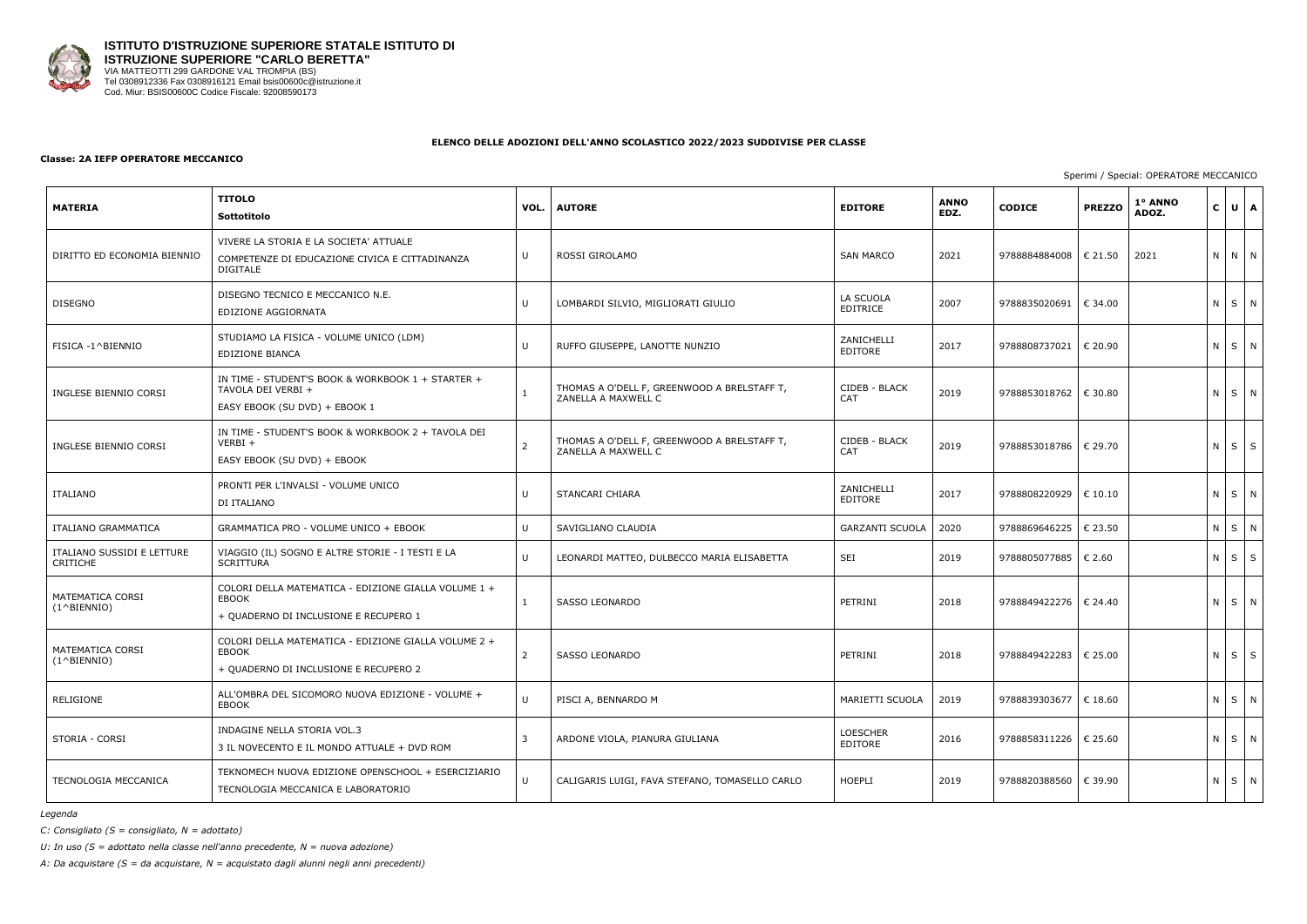

#### **Classe: 2A1 IEFP OPERATORE MECCANICO**

| <b>MATERIA</b>                            | <b>TITOLO</b><br>Sottotitolo                                                                                  | VOL.         | <b>AUTORE</b>                                                      | <b>EDITORE</b>              | <b>ANNO</b><br>EDZ. | <b>CODICE</b>           | <b>PREZZO</b>    | 1° ANNO<br>$ U $ $A$<br>$\mathsf{C}$<br>ADOZ.<br>N N N<br>N S N<br>NSN<br>NSN<br>$N$ $S$ $S$ |  |             |  |
|-------------------------------------------|---------------------------------------------------------------------------------------------------------------|--------------|--------------------------------------------------------------------|-----------------------------|---------------------|-------------------------|------------------|----------------------------------------------------------------------------------------------|--|-------------|--|
| DIRITTO ED ECONOMIA BIENNIO               | VIVERE LA STORIA E LA SOCIETA' ATTUALE<br>COMPETENZE DI EDUCAZIONE CIVICA E CITTADINANZA<br><b>DIGITALE</b>   | U            | ROSSI GIROLAMO                                                     | <b>SAN MARCO</b>            | 2021                | 9788884884008           | $\epsilon$ 21.50 | 2021                                                                                         |  |             |  |
| <b>DISEGNO</b>                            | DISEGNO TECNICO E MECCANICO N.E.<br>EDIZIONE AGGIORNATA                                                       |              | LOMBARDI SILVIO, MIGLIORATI GIULIO                                 | LA SCUOLA<br>EDITRICE       | 2007                | 9788835020691           | € 34.00          |                                                                                              |  |             |  |
| FISICA -1^BIENNIO                         | STUDIAMO LA FISICA - VOLUME UNICO (LDM)<br>EDIZIONE BIANCA                                                    | U            | RUFFO GIUSEPPE, LANOTTE NUNZIO                                     | ZANICHELLI<br>EDITORE       | 2017                | 9788808737021           | € 20.90          |                                                                                              |  |             |  |
| INGLESE BIENNIO CORSI                     | IN TIME - STUDENT'S BOOK & WORKBOOK 1 + STARTER +<br>TAVOLA DEI VERBI +<br>EASY EBOOK (SU DVD) + EBOOK 1      |              | THOMAS A O'DELL F, GREENWOOD A BRELSTAFF T,<br>ZANELLA A MAXWELL C | CIDEB - BLACK<br><b>CAT</b> | 2019                | 9788853018762           | € 30.80          |                                                                                              |  |             |  |
| INGLESE BIENNIO CORSI                     | IN TIME - STUDENT'S BOOK & WORKBOOK 2 + TAVOLA DEI<br>$VERBI +$<br>EASY EBOOK (SU DVD) + EBOOK                | 2            | THOMAS A O'DELL F, GREENWOOD A BRELSTAFF T,<br>ZANELLA A MAXWELL C | CIDEB - BLACK<br><b>CAT</b> | 2019                | 9788853018786           | € 29.70          |                                                                                              |  |             |  |
| ITALIANO                                  | PRONTI PER L'INVALSI - VOLUME UNICO<br>DI ITALIANO                                                            |              | STANCARI CHIARA                                                    | ZANICHELLI<br>EDITORE       | 2017                | 9788808220929           | € 10.10          |                                                                                              |  | N S N       |  |
| ITALIANO GRAMMATICA                       | GRAMMATICA PRO - VOLUME UNICO + EBOOK                                                                         | $\mathbf{U}$ | SAVIGLIANO CLAUDIA                                                 | <b>GARZANTI SCUOLA</b>      | 2020                | 9788869646225           | € 23.50          |                                                                                              |  | N S N       |  |
| ITALIANO SUSSIDI E LETTURE<br>CRITICHE    | VIAGGIO (IL) SOGNO E ALTRE STORIE - I TESTI E LA<br><b>SCRITTURA</b>                                          |              | LEONARDI MATTEO, DULBECCO MARIA ELISABETTA                         | SEI                         | 2019                | 9788805077885           | € 2.60           |                                                                                              |  | $N$ $S$ $S$ |  |
| MATEMATICA CORSI<br>$(1^{\wedge}BIFNNIO)$ | COLORI DELLA MATEMATICA - EDIZIONE GIALLA VOLUME 1 +<br>EBOOK<br>+ QUADERNO DI INCLUSIONE E RECUPERO 1        |              | SASSO LEONARDO                                                     | PETRINI                     | 2018                | 9788849422276   € 24.40 |                  |                                                                                              |  | N S N       |  |
| MATEMATICA CORSI<br>$(1^{\wedge}BIFNNIO)$ | COLORI DELLA MATEMATICA - EDIZIONE GIALLA VOLUME 2 +<br><b>EBOOK</b><br>+ QUADERNO DI INCLUSIONE E RECUPERO 2 | 2            | <b>SASSO LEONARDO</b>                                              | PETRINI                     | 2018                | 9788849422283           | € 25.00          |                                                                                              |  | $N$ $S$ $S$ |  |
| RELIGIONE                                 | ALL'OMBRA DEL SICOMORO NUOVA EDIZIONE - VOLUME +<br>EBOOK                                                     |              | PISCI A, BENNARDO M                                                | MARIETTI SCUOLA             | 2019                | 9788839303677           | € 18.60          |                                                                                              |  | N S N       |  |
| STORIA - CORSI                            | INDAGINE NELLA STORIA VOL.3<br>3 IL NOVECENTO E IL MONDO ATTUALE + DVD ROM                                    | 3            | ARDONE VIOLA, PIANURA GIULIANA                                     | <b>LOESCHER</b><br>EDITORE  | 2016                | 9788858311226   € 25.60 |                  |                                                                                              |  | N S N       |  |
| TECNOLOGIA MECCANICA                      | TEKNOMECH NUOVA EDIZIONE OPENSCHOOL + ESERCIZIARIO<br>TECNOLOGIA MECCANICA E LABORATORIO                      |              | CALIGARIS LUIGI, FAVA STEFANO, TOMASELLO CARLO                     | HOEPLI                      | 2019                | 9788820388560 € 39.90   |                  |                                                                                              |  | N S N       |  |

*Legenda*

*C: Consigliato (S = consigliato, N = adottato)*

*U: In uso (S = adottato nella classe nell'anno precedente, N = nuova adozione)*

*A: Da acquistare (S = da acquistare, N = acquistato dagli alunni negli anni precedenti)*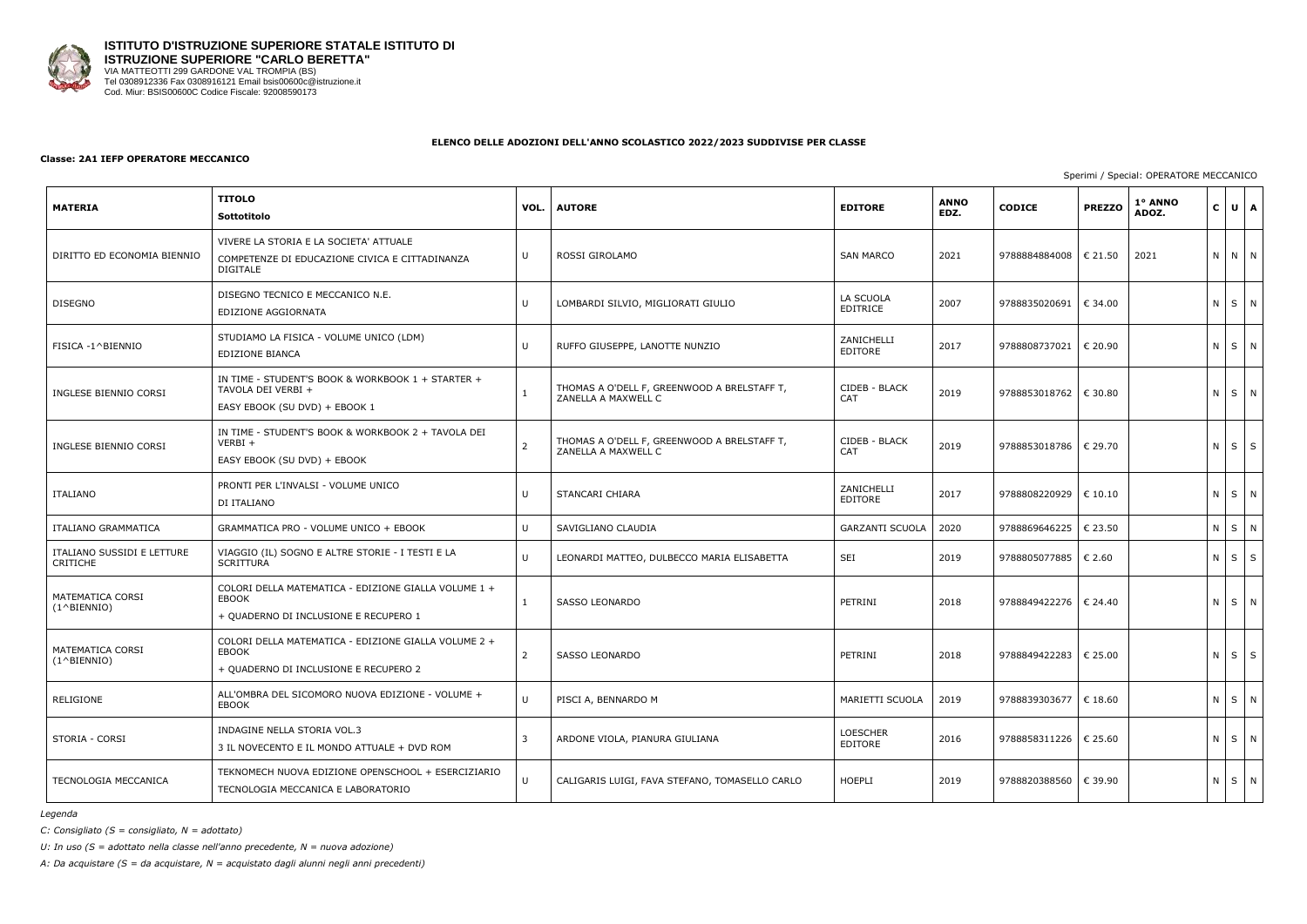

#### **Classe: 2B**

## Sperimi / Special: MANUTENZIONE ED ASSISTENZA TECNICA (BIENNIO COMUNE

| <b>MATERIA</b>                            | <b>TITOLO</b><br>Sottotitolo                                                                                    | VOL.           | <b>AUTORE</b>                                                      | <b>EDITORE</b>              | <b>ANNO</b><br>EDZ. | <b>CODICE</b>             | <b>PREZZO</b>    | 1° ANNO<br>ADOZ. |            | $C \cup A$  |   |
|-------------------------------------------|-----------------------------------------------------------------------------------------------------------------|----------------|--------------------------------------------------------------------|-----------------------------|---------------------|---------------------------|------------------|------------------|------------|-------------|---|
| DIRITTO ED ECONOMIA<br><b>BIENNIO</b>     | REGOLE E SOCIETA                                                                                                | U              | ZAMPICCININI ANNA GRAZIE                                           | LOESCHER EDITORE            | 2014                | 9788820133085             | € 10.10          |                  |            | $N$ $S$ $N$ |   |
| <b>DISEGNO</b>                            | DISEGNO TECNICO E MECCANICO N.E.<br>EDIZIONE AGGIORNATA                                                         | U              | LOMBARDI SILVIO, MIGLIORATI GIULIO                                 | LA SCUOLA EDITRICE          | 2007                | 9788835020691             | € 34.00          |                  |            | N S N       |   |
| FISICA -1^BIENNIO                         | STUDIAMO LA FISICA - VOLUME UNICO (LDM)<br>EDIZIONE BIANCA                                                      | U              | RUFFO GIUSEPPE, LANOTTE NUNZIO                                     | ZANICHELLI EDITORE          | 2017                | 9788808737021             | € 20.90          |                  | $N$ $S$    |             | N |
| INGLESE BIENNIO CORSI                     | IN TIME - STUDENT'S BOOK & WORKBOOK 1 + STARTER +<br>TAVOLA DEI VERBI +<br>EASY EBOOK (SU DVD) + EBOOK 1        |                | THOMAS A O'DELL F, GREENWOOD A BRELSTAFF T,<br>ZANELLA A MAXWELL C | CIDEB - BLACK CAT           | 2019                | 9788853018762             | € 30.80          |                  |            | N S N       |   |
| INGLESE BIENNIO CORSI                     | IN TIME - STUDENT'S BOOK & WORKBOOK 2 + TAVOLA DEI<br>$VERBI +$<br>EASY EBOOK (SU DVD) + EBOOK                  | $\overline{2}$ | THOMAS A O'DELL F, GREENWOOD A BRELSTAFF T,<br>ZANELLA A MAXWELL C | CIDEB - BLACK CAT           | 2019                | 9788853018786   € 29.70   |                  |                  | $N$ $S$    |             | S |
| ITALIANO                                  | PRONTI PER L'INVALSI - VOLUME UNICO<br>DI ITALIANO                                                              |                | STANCARI CHIARA                                                    | ZANICHELLI EDITORE          | 2017                | 9788808220929             | $\epsilon$ 10.10 |                  |            | N S N       |   |
| ITALIANO ANTOLOGIE                        | LEGGERE COME VIAGGIARE LIBRO MISTO CON LIBRO DIGITALE<br>ANTOLOGIA PER IL PRIMO BIENNIO CON HUB YOUNG E HUB KIT | U              | TRIOSCHI OLIVIA, PERO ANNA, FIORE MARZIA                           | LA NUOVA ITALIA<br>EDITRICE | 2019                | 9788822196682             | € 27.50          |                  | $N \mid S$ |             | N |
| ITALIANO GRAMMATICA                       | GRAMMATICA PRO - VOLUME UNICO + EBOOK                                                                           | U              | SAVIGLIANO CLAUDIA                                                 | <b>GARZANTI SCUOLA</b>      | 2020                | 9788869646225             | € 23.50          |                  | $N \mid S$ |             | N |
| MATEMATICA CORSI<br>$(1^{\wedge}BIENTO)$  | COLORI DELLA MATEMATICA - EDIZIONE GIALLA VOLUME 1 +<br>EBOOK<br>+ QUADERNO DI INCLUSIONE E RECUPERO 1          | $\mathbf{1}$   | <b>SASSO LEONARDO</b>                                              | PETRINI                     | 2018                | 9788849422276   € 24.40   |                  |                  |            | $N$ $S$ $N$ |   |
| MATEMATICA CORSI<br>$(1^{\wedge}BIFNNIO)$ | COLORI DELLA MATEMATICA - EDIZIONE GIALLA VOLUME 2 +<br>EBOOK<br>+ QUADERNO DI INCLUSIONE E RECUPERO 2          | $\overline{2}$ | <b>SASSO LEONARDO</b>                                              | PETRINI                     | 2018                | 9788849422283   € 25.00   |                  |                  | $N$ $S$    |             | S |
| RELIGIONE                                 | ALL'OMBRA DEL SICOMORO NUOVA EDIZIONE - VOLUME +<br>EBOOK                                                       | U              | PISCI A, BENNARDO M                                                | MARIETTI SCUOLA             | 2019                | 9788839303677   € 18.60   |                  |                  |            | N S N       |   |
| STORIA                                    | LA STORIA CI RIGUARDA 2. CON GEOGRAFIA                                                                          | $\overline{2}$ | <b>EMILIO ZANETTE</b>                                              | <b>B.MONDADORI</b>          | 2018                | 9788869105524 $\in$ 23.15 |                  |                  |            | $N$ $S$ $S$ |   |
| TECNOLOGIA MECCANICA                      | TEKNOMECH NUOVA EDIZIONE OPENSCHOOL + ESERCIZIARIO<br>TECNOLOGIA MECCANICA E LABORATORIO                        | U              | CALIGARIS LUIGI, FAVA STEFANO, TOMASELLO CARLO                     | HOEPLI                      | 2019                | 9788820388560             | $\epsilon$ 39.90 |                  |            | N S N       |   |

*C: Consigliato (S = consigliato, N = adottato)*

*U: In uso (S = adottato nella classe nell'anno precedente, N = nuova adozione)*

*A: Da acquistare (S = da acquistare, N = acquistato dagli alunni negli anni precedenti)*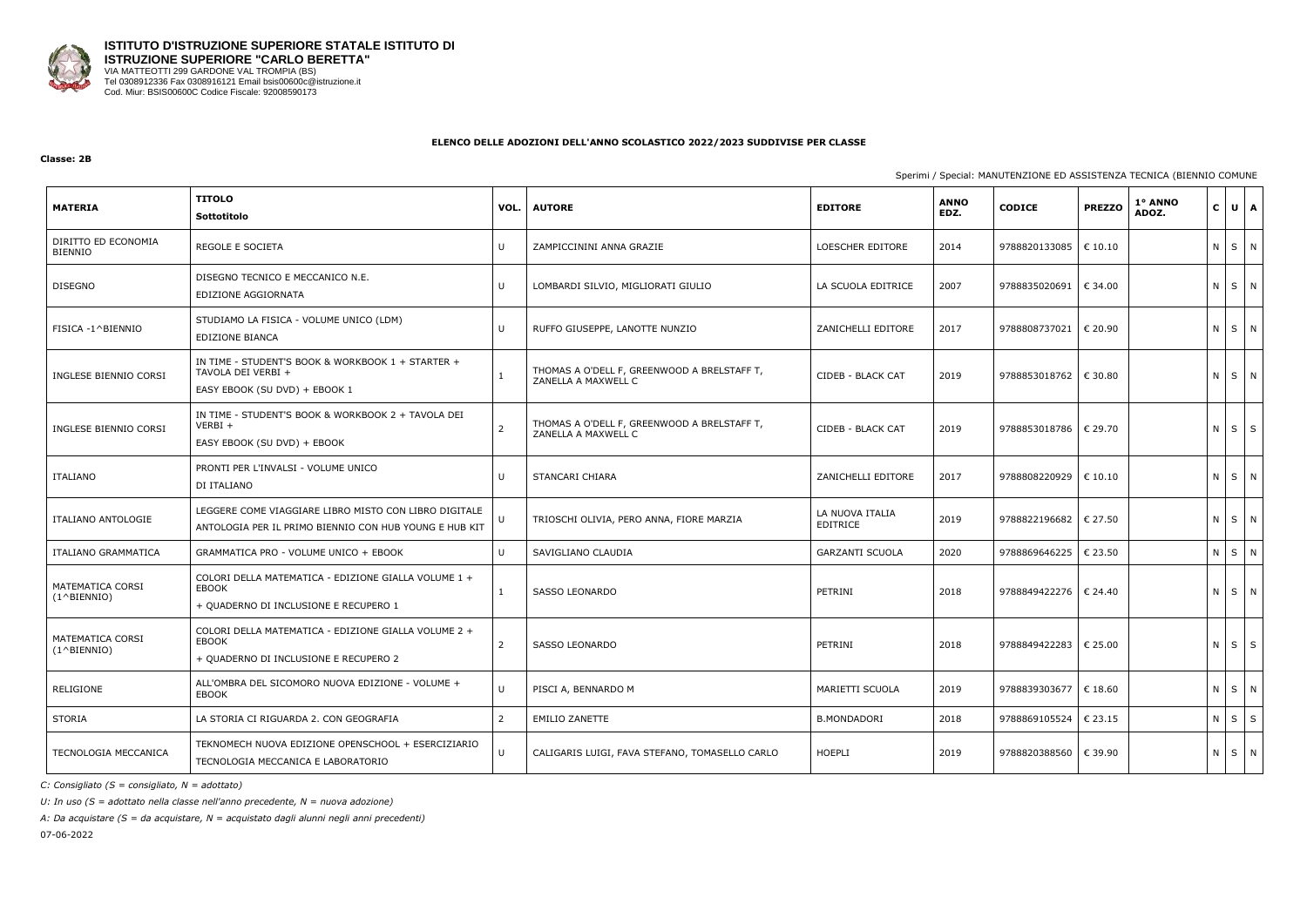

#### **Classe: 3A IEFP OPERATORE MECCANICO**

| <b>MATERIA</b>                                | <b>TITOLO</b><br>Sottotitolo                                                                                | VOL.           | <b>AUTORE</b>                                                      | <b>EDITORE</b>               | <b>ANNO</b><br>EDZ. | <b>CODICE</b> | <b>PREZZO</b>   | 1° ANNO<br>ADOZ. | $\mathsf{c}$ | UA                |
|-----------------------------------------------|-------------------------------------------------------------------------------------------------------------|----------------|--------------------------------------------------------------------|------------------------------|---------------------|---------------|-----------------|------------------|--------------|-------------------|
| DIRITTO ED ECONOMIA BIENNIO                   | VIVERE LA STORIA E LA SOCIETA' ATTUALE<br>COMPETENZE DI EDUCAZIONE CIVICA E CITTADINANZA<br><b>DIGITALE</b> | U              | ROSSI GIROLAMO                                                     | <b>SAN MARCO</b>             | 2021                | 9788884884008 | € 21.50         | 2021             |              | N N N             |
| <b>DISEGNO</b>                                | DISEGNO TECNICO E MECCANICO N.E.<br>EDIZIONE AGGIORNATA                                                     | U              | LOMBARDI SILVIO, MIGLIORATI GIULIO                                 | LA SCUOLA<br><b>EDITRICE</b> | 2007                | 9788835020691 | € 34.00         |                  |              | $N$ $S$ $N$       |
| FISICA -1^BIENNIO                             | STUDIAMO LA FISICA - VOLUME UNICO (LDM)<br>EDIZIONE BIANCA                                                  | U              | RUFFO GIUSEPPE, LANOTTE NUNZIO                                     | ZANICHELLI<br>EDITORE        | 2017                | 9788808737021 | € 20.90         |                  |              | N S N             |
| INGLESE BIENNIO CORSI                         | IN TIME - STUDENT'S BOOK & WORKBOOK 2 + TAVOLA DEI<br>$VERBI +$<br>EASY EBOOK (SU DVD) + EBOOK              | $\overline{2}$ | THOMAS A O'DELL F, GREENWOOD A BRELSTAFF T,<br>ZANELLA A MAXWELL C | CIDEB - BLACK<br><b>CAT</b>  | 2019                | 9788853018786 | € 29.70         |                  |              | N S N             |
| INGLESE TESTI PROFESSIONALI                   | MECHPOWER - ENGLISH FOR MECHANICS, MECHATRONICS AND<br><b>ENERGY</b><br>NUOVA EDIZIONE DI NEW MECHWAYS      | U              | ROBBA MARGHERITA, RUA LAURA                                        | <b>EDISCO</b>                | 2019                | 9788844120825 | € 24.80         |                  |              | $N$ $S$ $S$       |
| INGLESE TRIENNIO CORSI                        | IN TIME FOR FIRST - STUDENT'S BOOK & WORKBOOK +<br>EASY EBOOK (SU DVD) + EBOOK 1                            | U              | BROADHEAD A, LIGHT G, HAMPTON R LYNCH J                            | CIDEB - BLACK<br>CAT         | 2019                | 9788853018939 | € 33.00         |                  |              | $N$ $S$ $S$       |
| ITALIANO                                      | INVALSI.ITA TRIENNIO + EBOOK                                                                                | $\cup$         | <b>GIUNTA C</b>                                                    | GARZANTI<br><b>SCUOLA</b>    | 2019                | 9788869645839 | € 9.90          |                  |              | $N \mid S \mid S$ |
| <b>ITALIANO ANTOLOGIE</b>                     | PAROLE COME FILI VOLUME A + GRAMMATICA + INVALSI.ITA<br>CON CD ROM + EBOOK                                  | $\cup$         | BORGATTA V, CAPORALE L, MANZUOLI M TARDITO M                       | PETRINI                      | 2018                | 9788849422467 | € 29.40         |                  |              | N S N             |
| ITALIANO SUSSIDI E LETTURE<br><b>CRITICHE</b> | VIAGGIO (IL) SOGNO E ALTRE STORIE - I TESTI E LA SCRITTURA                                                  | IJ             | LEONARDI MATTEO, DULBECCO MARIA ELISABETTA                         | SEI                          | 2019                | 9788805077885 | $\epsilon$ 2.60 |                  |              | N S N             |
| MATEMATICA CORSI (2? BIENNIO +<br>5? ANNO)    | COLORI DELLA MATEMATICA - EDIZIONE GIALLA SECONDO<br>BIENNIO E QUINTO ANNO<br>VOLUME 3 + QUADERNO 3 + EBOOK |                | SASSO LEONARDO                                                     | PETRINI                      | 2021                | 9788849424560 | € 24.10         |                  |              | $N$ $S$ $S$       |
| <b>RELIGIONE</b>                              | ALL'OMBRA DEL SICOMORO NUOVA EDIZIONE - VOLUME +<br><b>EBOOK</b>                                            | $\sf U$        | PISCI A, BENNARDO M                                                | MARIETTI SCUOLA              | 2019                | 9788839303677 | € 18.60         |                  |              | $N$ $S$ $N$       |
| TECNOLOGIA MECCANICA                          | TEKNOMECH NUOVA EDIZIONE OPENSCHOOL + ESERCIZIARIO<br>TECNOLOGIA MECCANICA E LABORATORIO                    | U              | CALIGARIS LUIGI, FAVA STEFANO, TOMASELLO CARLO                     | <b>HOEPLI</b>                | 2019                | 9788820388560 | € 39.90         |                  |              | NSN               |

*C: Consigliato (S = consigliato, N = adottato)*

*U: In uso (S = adottato nella classe nell'anno precedente, N = nuova adozione)*

*A: Da acquistare (S = da acquistare, N = acquistato dagli alunni negli anni precedenti)*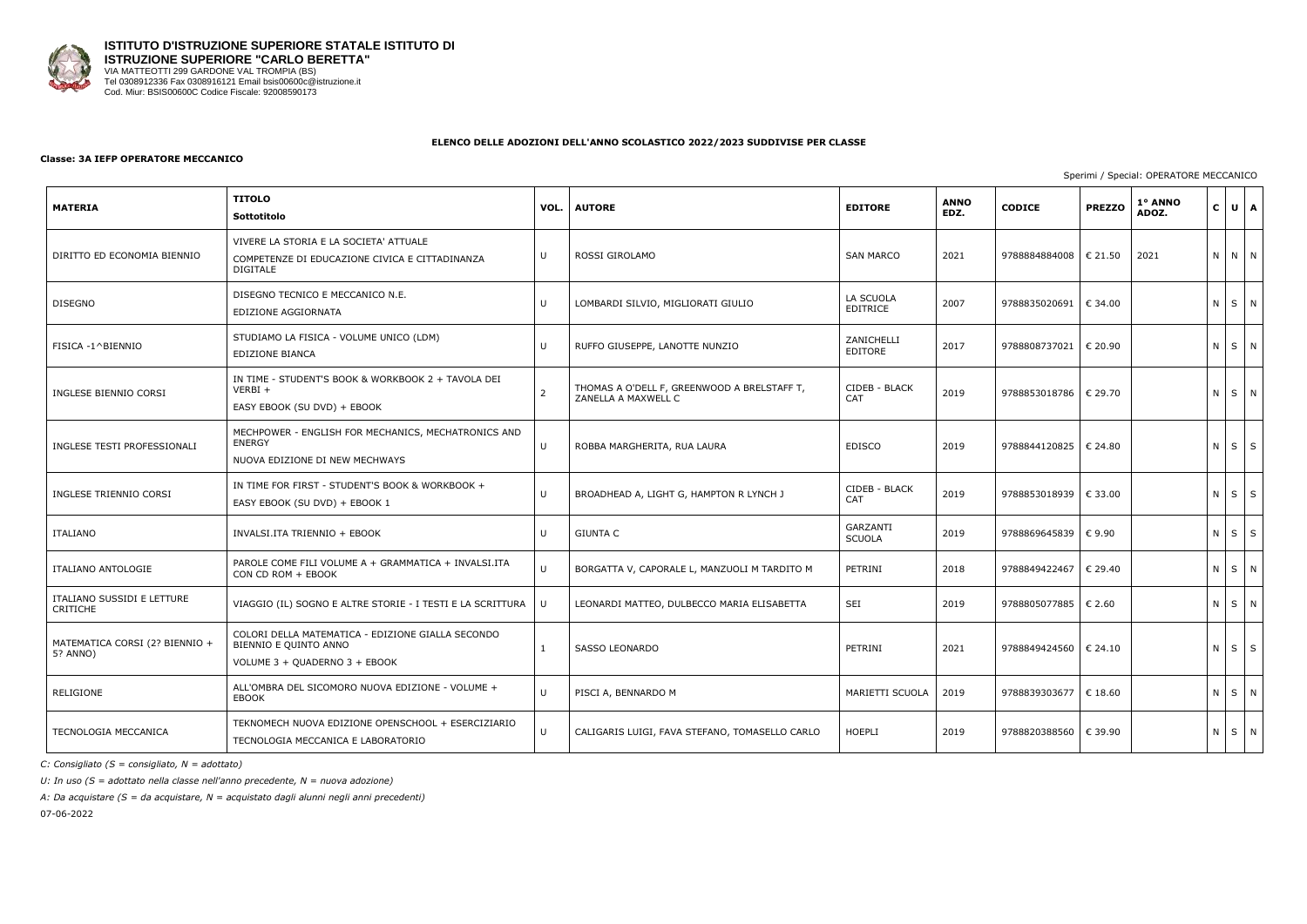

## **Classe: 3B**

Sperimi / Spe

| <b>MATERIA</b>                                 | <b>TITOLO</b><br>Sottotitolo                                                                                                                               | VOL.           | <b>AUTORE</b>                                                      | <b>EDITORE</b>                | <b>ANNO</b><br>EDZ. | <b>CODICE</b>           | <b>PREZZO</b> | 1° ANNO<br>ADOZ. | $\mathbf{C}$ | UA                |
|------------------------------------------------|------------------------------------------------------------------------------------------------------------------------------------------------------------|----------------|--------------------------------------------------------------------|-------------------------------|---------------------|-------------------------|---------------|------------------|--------------|-------------------|
| INGLESE BIENNIO CORSI                          | IN TIME - STUDENT'S BOOK & WORKBOOK 2 + TAVOLA DEI<br>$VERBI +$<br>EASY EBOOK (SU DVD) + EBOOK                                                             | $\overline{2}$ | THOMAS A O'DELL F, GREENWOOD A BRELSTAFF T,<br>ZANELLA A MAXWELL C | <b>CIDEB - BLACK CAT</b>      | 2019                | 9788853018786   € 29.70 |               |                  |              | N S N             |
| INGLESE TRIENNIO CORSI                         | IN TIME FOR FIRST - STUDENT'S BOOK & WORKBOOK +<br>EASY EBOOK (SU DVD) + EBOOK 1                                                                           | U              | BROADHEAD A, LIGHT G, HAMPTON R LYNCH J                            | CIDEB - BLACK CAT             | 2019                | 9788853018939   € 33.00 |               |                  |              | $N$ $S$ $S$       |
| ITALIANO                                       | INVALSI.ITA TRIENNIO + EBOOK                                                                                                                               | U              | <b>GIUNTA C</b>                                                    | <b>GARZANTI SCUOLA</b>        | 2019                | 9788869645839 € 9.90    |               |                  | $S \mid S$   | N                 |
| ITALIANO ANTOLOGIE E STORIA<br>LETTERATURA     | SCOPERTA DELLA LETTERATURA (LA) 1                                                                                                                          |                | DI SACCO                                                           | <b>B.MONDADORI</b>            | 2016                | 9788869102479   € 31.90 |               |                  |              | $N \mid S \mid S$ |
| MATEMATICA CORSI (2? BIENNIO + 5?<br>ANNO)     | COLORI DELLA MATEMATICA - EDIZIONE GIALLA SECONDO<br>BIENNIO E QUINTO ANNO<br>VOLUME 3 + QUADERNO 3 + EBOOK                                                |                | <b>SASSO LEONARDO</b>                                              | PETRINI                       | 2021                | 9788849424560   € 24.10 |               |                  |              | $N \mid S \mid S$ |
| RELIGIONE                                      | ALL'OMBRA DEL SICOMORO NUOVA EDIZIONE - VOLUME +<br><b>EBOOK</b>                                                                                           | U              | PISCI A, BENNARDO M                                                | MARIETTI SCUOLA               | 2019                | 9788839303677   € 18.60 |               |                  |              | NS N              |
| STORIA CLASSI 3^, 4^, 5^                       | NOSTRA AVVENTURA (LA) 1 EDIZIONE VERDE SOCIETA,<br>ECONOMIA, TECNOLOGIA                                                                                    |                | DE VECCHI, GIOVANNETTI                                             | <b>B.MONDADORI</b>            | 2016                | 9788869102578   € 22.60 |               |                  |              | N S S             |
| TECN. E TECNICHE DI INSTALL. E<br>MANUTENZIONE | TECNOLOGIE E TECNICHE DI INSTALLAZIONE E DI<br>MANUTENZIONE EDIZIONE ROSSA<br>MECCANICA, SISTEMI ENERGETICI E MEZZI DI TRASPORTO PER<br>IL SECONDO BIENNIO |                | AA VV                                                              | <b>HOEPLI</b>                 | 2016                | 9788820372590   € 28.90 |               |                  |              | $N$ $S$ $S$       |
| TECNOLOGIE ELETTRICHE-<br>ELETTRONICHE         | TECNOLOGIE ELETTRICO-ELETTRONICHE E APPLICAZIONI<br>VOLUME 1 - 3?ED 2021                                                                                   |                | COPPELLI MARCO, STORTONI BRUNO                                     | A. MONDADORI<br><b>SCUOLA</b> | 2021                | 9788824792790           | € 28.90       | 2022             |              | $N$ $N$ $S$       |
| TECNOLOGIE MECCANICHE E<br>APPLICAZIONI        | TECNOLOGIE MECCANICHE E APPLICAZIONI 1<br>CORSO DI TECNOLOGIE MECCANICHE BIENNIO                                                                           |                | PASQUINELLI                                                        | <b>CAPPELLI EDITORE</b>       | 2018                | 9788837913717   € 22.50 |               |                  |              | NS N              |

*C: Consigliato (S = consigliato, N = adottato)*

*U: In uso (S = adottato nella classe nell'anno precedente, N = nuova adozione)*

*A: Da acquistare (S = da acquistare, N = acquistato dagli alunni negli anni precedenti)*

|  |  | ecial: MANUTENZIONE ED ASSISTENZA TECNICA (TRIENNIO) |  |  |
|--|--|------------------------------------------------------|--|--|
|  |  |                                                      |  |  |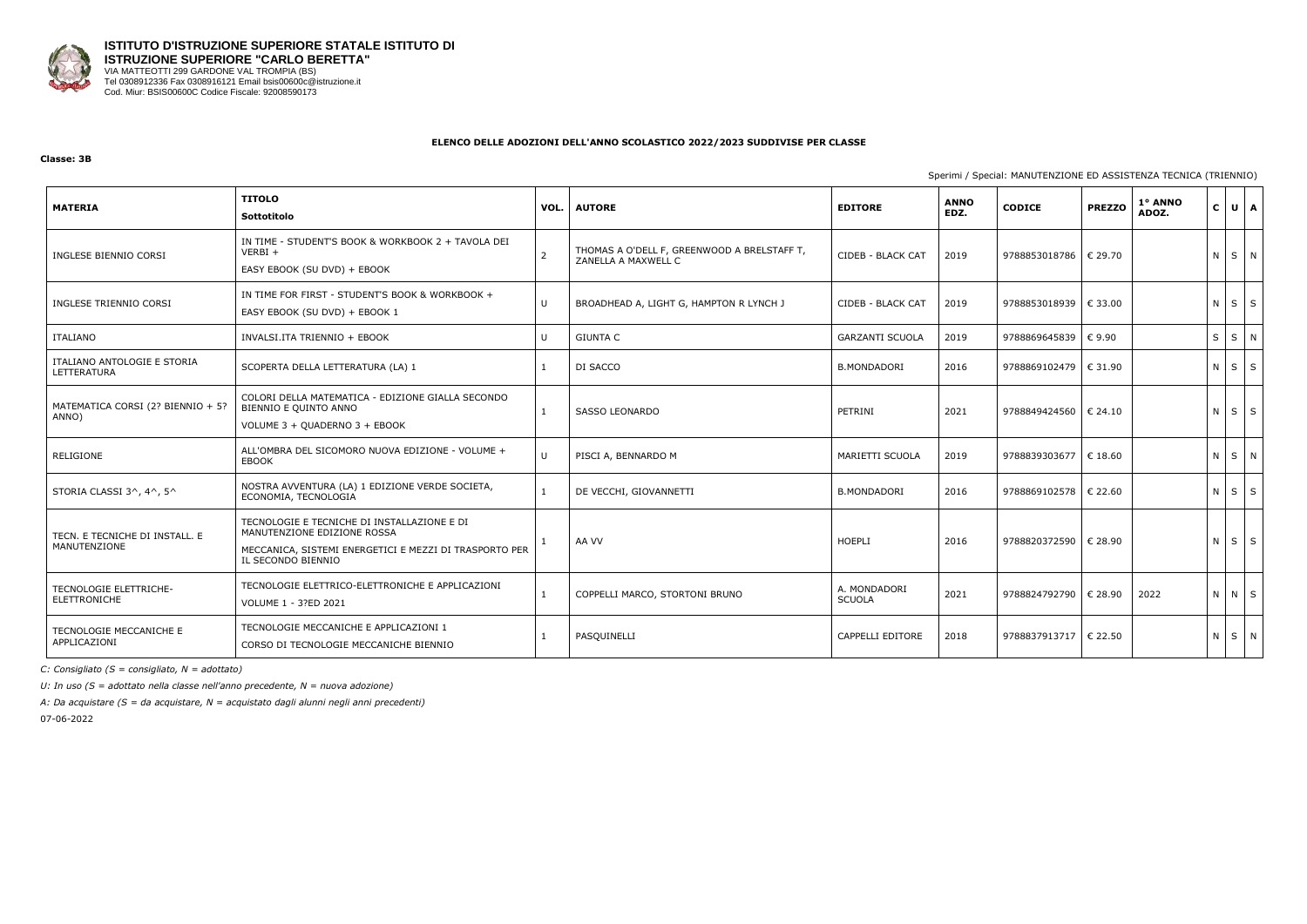

#### **Classe: 4A**

Sperimi / Special:

| <b>MATERIA</b>                                | <b>TITOLO</b><br>Sottotitolo                                                                                                              | VOL.          | <b>AUTORE</b>                                        | <b>EDITORE</b>                | <b>ANNO</b><br>EDZ. | <b>CODICE</b>           | <b>PREZZO</b>    | 1º ANNO<br>ADOZ. | $\mathsf{C}$ | U A               |
|-----------------------------------------------|-------------------------------------------------------------------------------------------------------------------------------------------|---------------|------------------------------------------------------|-------------------------------|---------------------|-------------------------|------------------|------------------|--------------|-------------------|
| INGLESE TESTI PROFESSIONALI                   | MECHPOWER - ENGLISH FOR MECHANICS, MECHATRONICS AND<br><b>ENERGY</b><br>NUOVA EDIZIONE DI NEW MECHWAYS                                    | U             | ROBBA MARGHERITA, RUA LAURA                          | <b>EDISCO</b>                 | 2019                | 9788844120825   € 24.80 |                  |                  |              | NSN               |
| INGLESE TRIENNIO CORSI                        | IN TIME FOR FIRST - STUDENT'S BOOK & WORKBOOK +<br>EASY EBOOK (SU DVD) + EBOOK 1                                                          | U             | BROADHEAD A, LIGHT G, HAMPTON R LYNCH                | CIDEB - BLACK CAT             | 2019                | 9788853018939   € 33.00 |                  |                  |              | N S N             |
| <b>ITALIANO</b>                               | INVALSI.ITA TRIENNIO + EBOOK                                                                                                              | U             | <b>GIUNTA C</b>                                      | <b>GARZANTI SCUOLA</b>        | 2019                | 9788869645839           | € 9.90           |                  | N S          | N                 |
| ITALIANO SUSSIDI E LETTURE<br><b>CRITICHE</b> | VIAGGIO (IL) SOGNO E ALTRE STORIE - I TESTI E LA SCRITTURA                                                                                | U             | LEONARDI MATTEO, DULBECCO MARIA<br><b>ELISABETTA</b> | SEI                           | 2019                | 9788805077885           | € 2.60           |                  |              | NS N              |
| LABORATORI TECNOLOGICI ED<br>ESERCITAZIONI    | LABORATORI TECNOLOGICI ED ESERCITAZIONI EDIZIONE ROSSA<br>PER IL QUARTO ANNO DEGLI ISTITUTI PROFESSIONALI SETTORE<br>INDUSTRIA E ARTIGIAN | 3             | AA VV                                                | <b>HOEPLI</b>                 | 2017                | 9788820378363           | $\epsilon$ 19.90 |                  |              | $N$ $S$ $S$       |
| MATEMATICA CORSI (2? BIENNIO + 5?<br>ANNO)    | COLORI DELLA MATEMATICA - EDIZIONE GIALLA SECONDO BIENNIO E<br>QUINTO ANNO<br>VOLUME 3 + QUADERNO 3 + EBOOK                               |               | <b>SASSO LEONARDO</b>                                | PETRINI                       | 2021                | 9788849424560           | € 24.10          |                  |              | N S N             |
| RELIGIONE                                     | ALL'OMBRA DEL SICOMORO NUOVA EDIZIONE - VOLUME + EBOOK                                                                                    | U             | PISCI A, BENNARDO M                                  | MARIETTI SCUOLA               | 2019                | 9788839303677           | € 18.60          |                  | $N$ $S$      | N                 |
| STORIA CLASSI 3^, 4^, 5^                      | LA NOSTRA AVVENTURA 2 EDIZIONE VERDE. SOCIETA, ECONOMIA,<br>TECNOLOGIA                                                                    | $\mathcal{P}$ | GIORGIO DE VECCHI, GIORGIO<br>GIOVANNETTI            | <b>B.MONDADORI</b>            | 2016                | 9788869102592           | € 23.85          |                  | $N$ $S$      | S                 |
| TECNOLOGIA MECCANICA                          | TEKNOMECH NUOVA EDIZIONE OPENSCHOOL + ESERCIZIARIO<br>TECNOLOGIA MECCANICA E LABORATORIO                                                  |               | CALIGARIS LUIGI, FAVA STEFANO,<br>TOMASELLO CARLO    | <b>HOEPLI</b>                 | 2019                | 9788820388560           | $\epsilon$ 39.90 |                  |              | N S N             |
| TECNOLOGIE ELETTRICHE-<br>ELETTRONICHE        | TECNOLOGIE ELETTRICO-ELETTRONICHE E APPLICAZIONI<br>VOLUME 1 - 3?ED 2021                                                                  |               | COPPELLI MARCO, STORTONI BRUNO                       | A. MONDADORI<br><b>SCUOLA</b> | 2021                | 9788824792790           | € 28.90          |                  |              | $N \mid S \mid S$ |
| TECNOLOGIE MECCANICHE E<br>APPLICAZIONI       | TECNOLOGIE MECCANICHE E APPLICAZIONI 1<br>CORSO DI TECNOLOGIE MECCANICHE BIENNIO                                                          |               | PASQUINELLI                                          | CAPPELLI EDITORE              | 2018                | 9788837913717           | € 22.50          |                  | $N$ $S$      | S                 |

*Legenda*

*C: Consigliato (S = consigliato, N = adottato)*

*U: In uso (S = adottato nella classe nell'anno precedente, N = nuova adozione)*

*A: Da acquistare (S = da acquistare, N = acquistato dagli alunni negli anni precedenti)*

|  | TECNICO PER LA CONDUZIONE E LA MANUTENZIONE DI IMP |
|--|----------------------------------------------------|
|  |                                                    |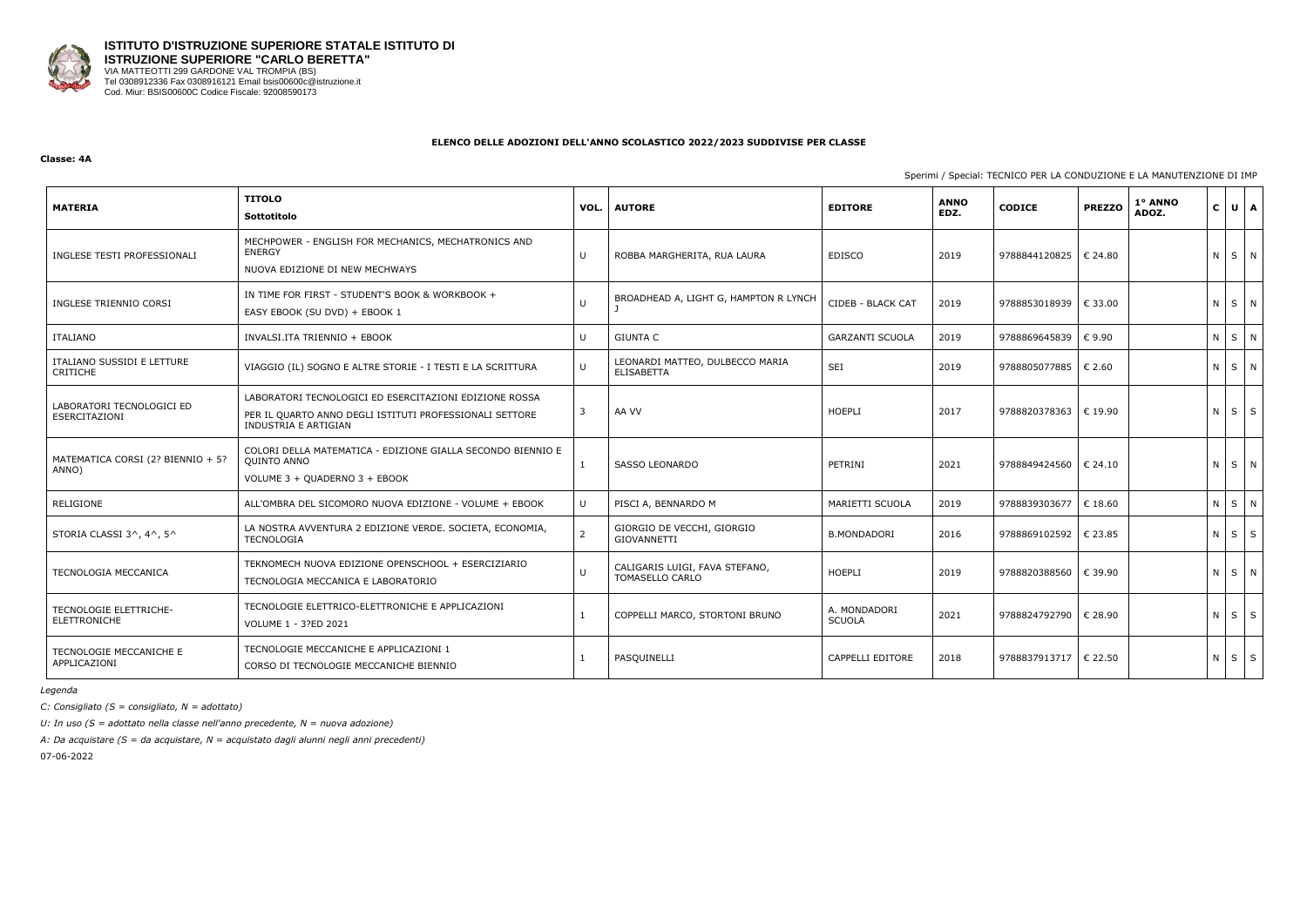

#### **Classe: 4A1**

Sperimi / Special:

| <b>MATERIA</b>                                | <b>TITOLO</b><br>Sottotitolo                                                                                                              | VOL. | <b>AUTORE</b>                                        | <b>EDITORE</b>                | <b>ANNO</b><br>EDZ. | <b>CODICE</b>           | <b>PREZZO</b> | 1° ANNO<br>ADOZ. | $\mathsf{C}$ | $\overline{A}$<br>$\cup$ |
|-----------------------------------------------|-------------------------------------------------------------------------------------------------------------------------------------------|------|------------------------------------------------------|-------------------------------|---------------------|-------------------------|---------------|------------------|--------------|--------------------------|
| INGLESE TESTI PROFESSIONALI                   | MECHPOWER - ENGLISH FOR MECHANICS, MECHATRONICS AND<br><b>ENERGY</b><br>NUOVA EDIZIONE DI NEW MECHWAYS                                    | U    | ROBBA MARGHERITA, RUA LAURA                          | <b>EDISCO</b>                 | 2019                | 9788844120825   € 24.80 |               |                  |              | NSN                      |
| INGLESE TRIENNIO CORSI                        | IN TIME FOR FIRST - STUDENT'S BOOK & WORKBOOK +<br>EASY EBOOK (SU DVD) + EBOOK 1                                                          | U    | BROADHEAD A, LIGHT G, HAMPTON R LYNCH                | CIDEB - BLACK CAT             | 2019                | 9788853018939   € 33.00 |               |                  |              | NS N                     |
| ITALIANO                                      | INVALSI.ITA TRIENNIO + EBOOK                                                                                                              | U    | <b>GIUNTA C</b>                                      | <b>GARZANTI SCUOLA</b>        | 2019                | 9788869645839           | € 9.90        | 2021             |              | N N N                    |
| ITALIANO SUSSIDI E LETTURE<br><b>CRITICHE</b> | VIAGGIO (IL) SOGNO E ALTRE STORIE - I TESTI E LA SCRITTURA                                                                                | U    | LEONARDI MATTEO, DULBECCO MARIA<br><b>ELISABETTA</b> | SEI                           | 2019                | 9788805077885           | € 2.60        | 2021             |              | N N N                    |
| LABORATORI TECNOLOGICI ED<br>ESERCITAZIONI    | LABORATORI TECNOLOGICI ED ESERCITAZIONI EDIZIONE ROSSA<br>PER IL QUARTO ANNO DEGLI ISTITUTI PROFESSIONALI SETTORE<br>INDUSTRIA E ARTIGIAN | 3    | AA VV                                                | <b>HOEPLI</b>                 | 2017                | 9788820378363           | € 19.90       |                  |              | $N$ $S$ $S$              |
| MATEMATICA CORSI (2? BIENNIO + 5?<br>ANNO)    | COLORI DELLA MATEMATICA - EDIZIONE GIALLA SECONDO BIENNIO E<br><b>QUINTO ANNO</b><br>VOLUME 3 + QUADERNO 3 + EBOOK                        |      | <b>SASSO LEONARDO</b>                                | PETRINI                       | 2021                | 9788849424560           | € 24.10       |                  |              | NSN                      |
| RELIGIONE                                     | ALL'OMBRA DEL SICOMORO NUOVA EDIZIONE - VOLUME + EBOOK                                                                                    | U.   | PISCI A, BENNARDO M                                  | MARIETTI SCUOLA               | 2019                | 9788839303677           | € 18.60       |                  | $N$ $S$      | N                        |
| STORIA CLASSI 3^, 4^, 5^                      | LA NOSTRA AVVENTURA 2 EDIZIONE VERDE. SOCIETA, ECONOMIA,<br><b>TECNOLOGIA</b>                                                             |      | GIORGIO DE VECCHI, GIORGIO<br>GIOVANNETTI            | <b>B.MONDADORI</b>            | 2016                | 9788869102592           | € 23.85       |                  | $N$ $S$      | S                        |
| TECNOLOGIA MECCANICA                          | TEKNOMECH NUOVA EDIZIONE OPENSCHOOL + ESERCIZIARIO<br>TECNOLOGIA MECCANICA E LABORATORIO                                                  |      | CALIGARIS LUIGI, FAVA STEFANO,<br>TOMASELLO CARLO    | <b>HOEPLI</b>                 | 2019                | 9788820388560           | € 39.90       |                  |              | NS N                     |
| TECNOLOGIE ELETTRICHE-<br><b>ELETTRONICHE</b> | TECNOLOGIE ELETTRICO-ELETTRONICHE E APPLICAZIONI<br>VOLUME 1 - 3?ED 2021                                                                  |      | COPPELLI MARCO, STORTONI BRUNO                       | A. MONDADORI<br><b>SCUOLA</b> | 2021                | 9788824792790 € 28.90   |               |                  | $N$ $S$      | S                        |
| TECNOLOGIE MECCANICHE E<br>APPLICAZIONI       | TECNOLOGIE MECCANICHE E APPLICAZIONI 1<br>CORSO DI TECNOLOGIE MECCANICHE BIENNIO                                                          |      | PASQUINELLI                                          | CAPPELLI EDITORE              | 2018                | 9788837913717   € 22.50 |               |                  | $N \mid S$   | S                        |

*Legenda*

*C: Consigliato (S = consigliato, N = adottato)*

*U: In uso (S = adottato nella classe nell'anno precedente, N = nuova adozione)*

*A: Da acquistare (S = da acquistare, N = acquistato dagli alunni negli anni precedenti)*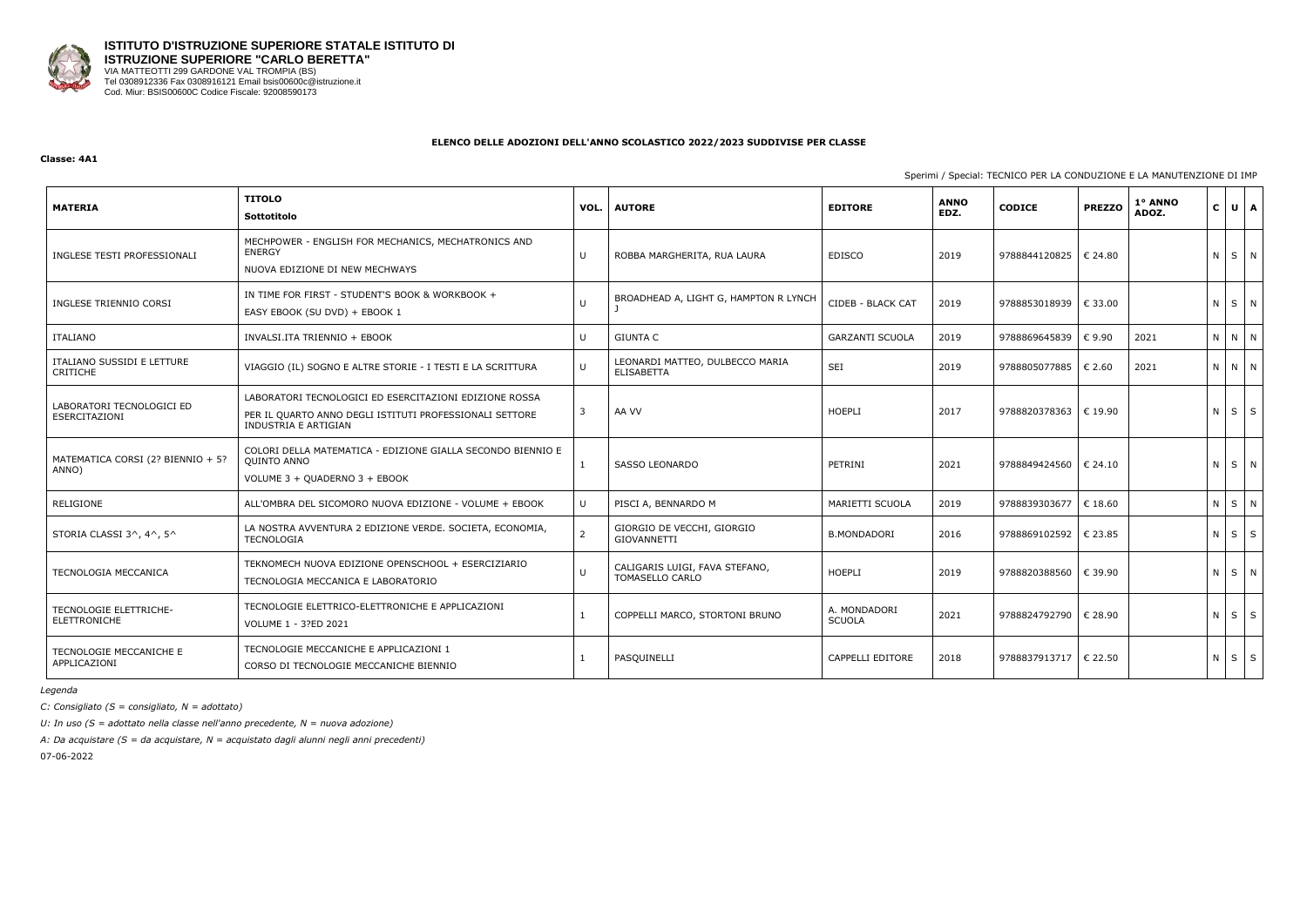

#### **Classe: 4B**

## Sperimi / Special: MANUTENZIONE E ASSISTENZA TECNICA

| <b>MATERIA</b>                                 | <b>TITOLO</b><br>Sottotitolo                                                                                                                               | VOL.           | <b>AUTORE</b>                                                     | <b>EDITORE</b>                   | <b>ANNO</b><br>EDZ. | <b>CODICE</b> | <b>PREZZO</b>    | 1° ANNO<br>ADOZ. | $C$ $U$    | $\mathbf{A}$ |
|------------------------------------------------|------------------------------------------------------------------------------------------------------------------------------------------------------------|----------------|-------------------------------------------------------------------|----------------------------------|---------------------|---------------|------------------|------------------|------------|--------------|
| INGLESE TESTI PROFESSIONALI                    | MECHPOWER - ENGLISH FOR MECHANICS, MECHATRONICS AND<br><b>ENERGY</b><br>NUOVA EDIZIONE DI NEW MECHWAYS                                                     | $\sf U$        | ROBBA MARGHERITA, RUA LAURA                                       | <b>EDISCO</b>                    | 2019                | 9788844120825 | € 24.80          |                  | N S N      |              |
| INGLESE TRIENNIO CORSI                         | IN TIME FOR FIRST - STUDENT'S BOOK & WORKBOOK +<br>EASY EBOOK (SU DVD) + EBOOK 1                                                                           | U              | BROADHEAD A, LIGHT G, HAMPTON R LYNCH J                           | CIDEB - BLACK<br>CAT             | 2019                | 9788853018939 | € 33.00          |                  | N S N      |              |
| ITALIANO                                       | INVALSI.ITA TRIENNIO + EBOOK                                                                                                                               | U              | <b>GIUNTA C</b>                                                   | <b>GARZANTI</b><br><b>SCUOLA</b> | 2019                | 9788869645839 | € 9.90           |                  | N S N      |              |
| ITALIANO ANTOLOGIE E STORIA<br>LETTERATURA     | SCOPERTA DELLA LETTERATURA (LA) 2                                                                                                                          | $2^{\circ}$    | DI SACCO                                                          | <b>B.MONDADORI</b>               | 2016                | 9788869102493 | €33.15           |                  | $N \mid S$ | $\mathsf{S}$ |
| ITALIANO SUSSIDI E LETTURE CRITICHE            | VIAGGIO (IL) SOGNO E ALTRE STORIE - I TESTI E LA SCRITTURA                                                                                                 | $\cup$         | LEONARDI MATTEO, DULBECCO MARIA ELISABETTA                        | SEI                              | 2019                | 9788805077885 | $\epsilon$ 2.60  |                  | $N$ $S$    | $\mathsf{S}$ |
| MATEMATICA CORSI (2? BIENNIO + 5?<br>ANNO)     | COLORI DELLA MATEMATICA - EDIZIONE GIALLA SECONDO<br>BIENNIO E QUINTO ANNO<br>VOLUME 3 + QUADERNO 3 + EBOOK                                                | $\mathbf{1}$   | <b>SASSO LEONARDO</b>                                             | PETRINI                          | 2021                | 9788849424560 | € 24.10          |                  | N S N      |              |
| MATEMATICA CORSI (2? BIENNIO + 5?<br>ANNO)     | COLORI DELLA MATEMATICA - EDIZIONE GIALLA SECONDO<br>BIENNIO E QUINTO ANNO<br>VOLUME 4 E 5 + QUADERNO 4 E 5 + EBOOK                                        | $\overline{2}$ | <b>SASSO LEONARDO</b>                                             | PETRINI                          | 2021                | 9788849424577 | $\epsilon$ 25.10 |                  | $N$ $S$    | S            |
| RELIGIONE                                      | ALL'OMBRA DEL SICOMORO NUOVA EDIZIONE - VOLUME + EBOOK                                                                                                     | U              | PISCI A, BENNARDO M                                               | MARIETTI<br>SCUOLA               | 2019                | 9788839303677 | $\epsilon$ 18.60 |                  | $N$ $S$    | N            |
| STORIA CLASSI 3^, 4^, 5^                       | LA NOSTRA AVVENTURA 2 EDIZIONE VERDE. SOCIETA, ECONOMIA,<br><b>TECNOLOGIA</b>                                                                              | $\overline{2}$ | GIORGIO DE VECCHI, GIORGIO GIOVANNETTI                            | <b>B.MONDADORI</b>               | 2016                | 9788869102592 | € 23.85          |                  | $N$ $S$    | $\mathsf{S}$ |
| TECN. E TECNICHE DI INSTALL. E<br>MANUTENZIONE | TECNOLOGIE E TECNICHE DI INSTALLAZIONE E DI MANUTENZIONE<br>EDIZIONE ROSSA<br>MECCANICA, SISTEMI ENERGETICI E MEZZI DI TRASPORTO PER IL<br>SECONDO BIENNIO | $\mathbf{1}$   | AA VV                                                             | <b>HOEPLI</b>                    | 2016                | 9788820372590 | € 28.90          |                  | N S N      |              |
| TECNOLOGIE ELETTRICHE-<br>ELETTRONICHE         | CORSO DI TECNOLOGIE ELETTRICO-ELETTRONICHE E<br>APPLICAZIONI<br>PRINCIPI DI ELETTROTECNICA - ELETTRONICA DI SEGNALE                                        | $\overline{2}$ | GALLOTTI ANTONELLA, RONDINELLI ANDREA,<br><b>TOMASSINI DANILO</b> | <b>HOEPLI</b>                    | 2018                | 9788820383534 | € 21.90          |                  | N S        | S            |
| TECNOLOGIE MECCANICHE E<br>APPLICAZIONI        | TECNOLOGIE MECCANICHE E APPLICAZIONI 2<br>CORSO DI TECNOLOGIE MECCANICHE BIENNIO                                                                           | $\overline{2}$ | PASQUINELLI                                                       | <b>CAPPELLI</b><br>EDITORE       | 2018                | 9788837913724 | € 22.50          |                  | $N \mid S$ | $\mathsf{S}$ |

*Legenda*

*C: Consigliato (S = consigliato, N = adottato)*

*U: In uso (S = adottato nella classe nell'anno precedente, N = nuova adozione)*

*A: Da acquistare (S = da acquistare, N = acquistato dagli alunni negli anni precedenti)*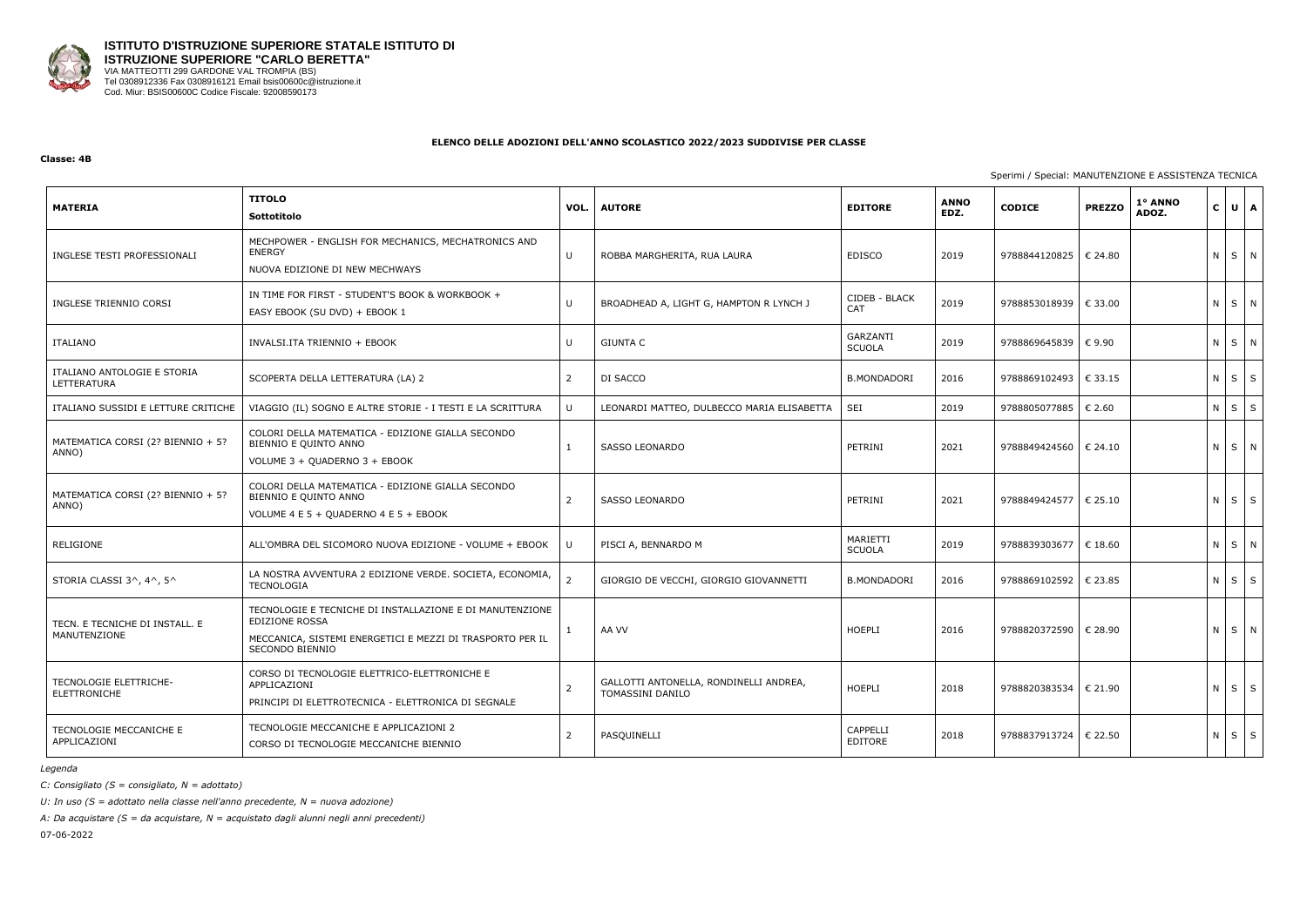

## **Classe: 5A**

Sperimi / Spe

| <b>MATERIA</b>                                 | <b>TITOLO</b><br><b>Sottotitolo</b>                                                                                                                           | VOL.           | <b>AUTORE</b>                                             | <b>EDITORE</b>                | <b>ANNO</b><br>EDZ. | <b>CODICE</b>           | <b>PREZZO</b> | 1º ANNO<br>ADOZ. | $\mathbf{C}$ | UA                |   |
|------------------------------------------------|---------------------------------------------------------------------------------------------------------------------------------------------------------------|----------------|-----------------------------------------------------------|-------------------------------|---------------------|-------------------------|---------------|------------------|--------------|-------------------|---|
| INGLESE BIENNIO CORSI                          | CULT COMPLETE B1/B1 + EBOOK<br>STUDENT BOOK & WORKBOOK + ENTRY BOOK + PRELIMINARY +<br>EASY EBOOK (SU DVD)                                                    | U              | THOMAS - O'DELL, GREENWOOD - BARBERO,<br>HEWARD - MINARDI | CIDEB - BLACK CAT             | 2017                | 9788853016492           | € 30.40       |                  |              | $N \mid S \mid S$ |   |
| INGLESE TESTI PROFESSIONALI                    | MECHPOWER - ENGLISH FOR MECHANICS, MECHATRONICS AND<br><b>ENERGY</b><br>NUOVA EDIZIONE DI NEW MECHWAYS                                                        | U              | ROBBA MARGHERITA, RUA LAURA                               | <b>EDISCO</b>                 | 2019                | 9788844120825   € 24.80 |               |                  |              | NS N              |   |
| ITALIANO                                       | INVALSI.ITA TRIENNIO + EBOOK                                                                                                                                  | U              | <b>GIUNTA C</b>                                           | <b>GARZANTI SCUOLA</b>        | 2019                | 9788869645839 € 9.90    |               |                  | $N$ $S$      |                   | N |
| ITALIANO ANTOLOGIE E STORIA<br>LETTERATURA     | SCOPERTA DELLA LETTERATURA (LA) 3                                                                                                                             | 3              | DI SACCO                                                  | <b>B.MONDADORI</b>            | 2016                | 9788869102516   € 36.60 |               |                  |              | $N \mid S \mid S$ |   |
| MATEMATICA CORSI (2? BIENNIO + 5?<br>ANNO)     | NUOVA MATEMATICA A COLORI - EDIZIONE GIALLA - VOLUME 4<br>COMPLEMENTI DI ALGEBRA-LIMITI E CONTINUITA-CALCOLO<br>DIFFERENZIALE-P                               | $\overline{2}$ | SASSO LEONARDO                                            | PETRINI                       | 2012                | 9788849417357   € 19.30 |               |                  |              | $N \mid S \mid S$ |   |
| RELIGIONE                                      | ALL'OMBRA DEL SICOMORO NUOVA EDIZIONE - VOLUME + EBOOK                                                                                                        |                | PISCI A, BENNARDO M                                       | MARIETTI SCUOLA               | 2019                | 9788839303677 € 18.60   |               |                  | $N \mid S$   | N                 |   |
| STORIA CLASSI 3^, 4^, 5^                       | LA NOSTRA AVVENTURA 3 EDIZIONE VERDE. SOCIETA, ECONOMIA,<br><b>TECNOLOGIA</b>                                                                                 |                | GIORGIO DE VECCHI, GIORGIO GIOVANNETTI                    | <b>B.MONDADORI</b>            | 2016                | 9788869102615           | € 23.85       |                  |              | $N \mid S \mid S$ |   |
| TECN. E TECNICHE DI INSTALL. E<br>MANUTENZIONE | TECNOLOGIE E TECNICHE DI INSTALLAZIONE E DI MANUTENZIONE<br><b>EDIZIONE ROSSA</b><br>MECCANICA, SISTEMI ENERGETICI E MEZZI DI TRASPORTO PER IL<br>QUINTO ANNO |                | AA VV                                                     | HOEPLI                        | 2017                | 9788820378714   € 27.90 |               |                  |              | $N$ $S$ $S$       |   |
| <b>TECNOLOGIE ELETTRICHE-</b><br>ELETTRONICHE  | TECNOLOGIE ELETTRICO-ELETTRONICHE E APPLICAZIONI<br>VOLUME 1 - 3?ED 2021                                                                                      |                | COPPELLI MARCO, STORTONI BRUNO                            | A. MONDADORI<br><b>SCUOLA</b> | 2021                | 9788824792790 € 28.90   |               |                  |              | N S N             |   |
| TECNOLOGIE MECCANICHE E<br>APPLICAZIONI        | TECNOLOGIE MECCANICHE E APPLICAZIONI 3<br>CORSO DI TECNOLOGIE MECCANICHE BIENNIO                                                                              |                | PASQUINELLI                                               | CAPPELLI EDITORE              | 2018                | 9788837913731   € 19.50 |               |                  |              | $N$ $S$ $S$       |   |

*C: Consigliato (S = consigliato, N = adottato)*

*U: In uso (S = adottato nella classe nell'anno precedente, N = nuova adozione)*

*A: Da acquistare (S = da acquistare, N = acquistato dagli alunni negli anni precedenti)*

|  |  | ecial: MANUTENZIONE ED ASSISTENZA TECNICA (TRIENNIO) |  |  |
|--|--|------------------------------------------------------|--|--|
|  |  |                                                      |  |  |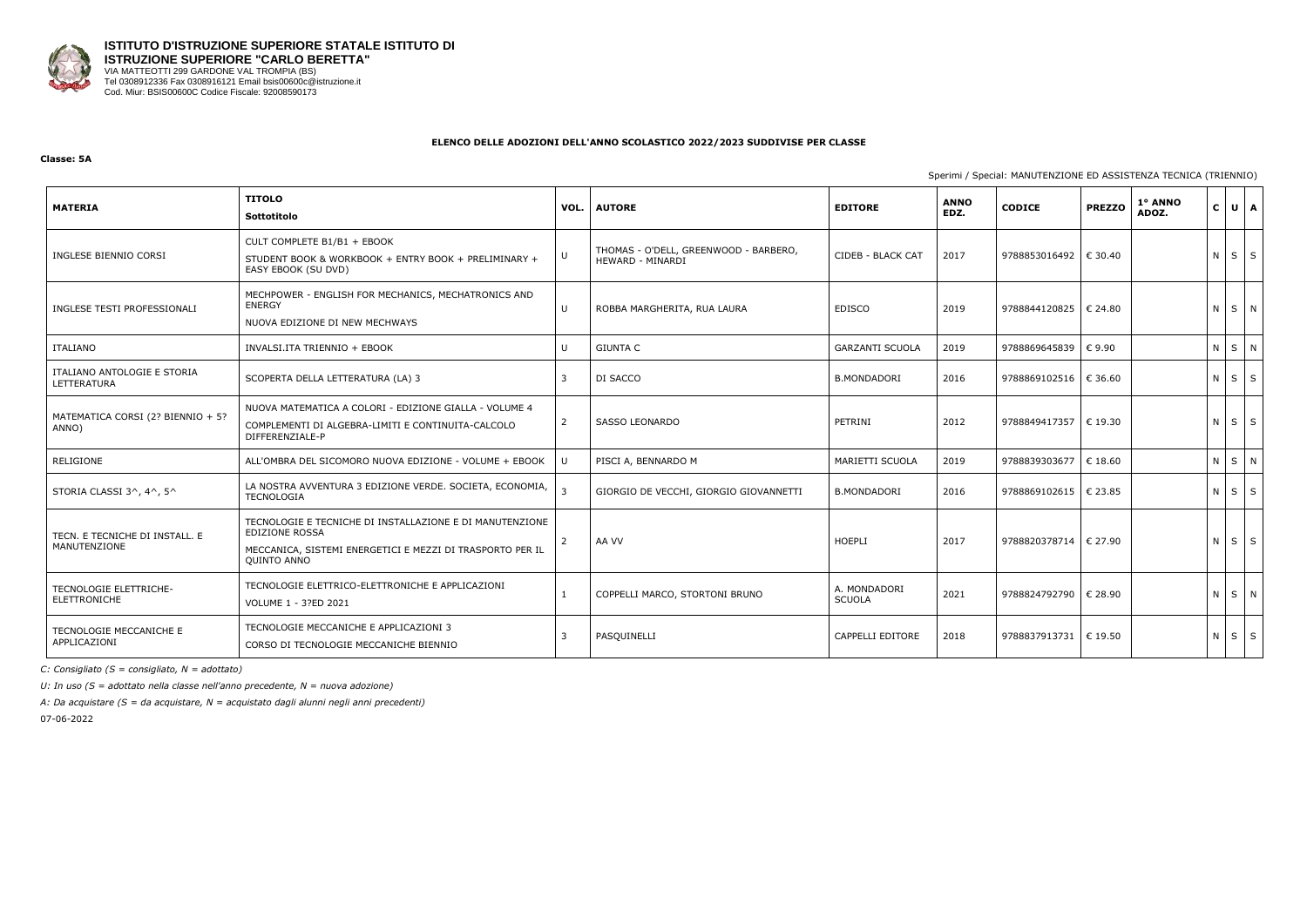

## **Classe: 5B**

## Sperimi / Special: MANUTENZIONE E ASSISTENZA TECNICA

| <b>MATERIA</b>                                 | <b>TITOLO</b><br>Sottotitolo                                                                                                                                  |                | <b>VOL.   AUTORE</b>                                       | <b>EDITORE</b>                    | <b>ANNO</b><br>EDZ. | <b>CODICE</b>           | <b>PREZZO</b> | 1° ANNO<br>ADOZ. | $C \bigcup U \bigcap A$ |   |
|------------------------------------------------|---------------------------------------------------------------------------------------------------------------------------------------------------------------|----------------|------------------------------------------------------------|-----------------------------------|---------------------|-------------------------|---------------|------------------|-------------------------|---|
| INGLESE BIENNIO CORSI                          | CULT COMPLETE B1/B1 + EBOOK<br>STUDENT BOOK & WORKBOOK + ENTRY BOOK + PRELIMINARY +<br>EASY EBOOK (SU DVD)                                                    | U              | THOMAS - O'DELL, GREENWOOD - BARBERO,<br>HEWARD - MINARDI  | CIDEB - BLACK<br>CAT              | 2017                | 9788853016492           | € 30.40       |                  | N S N                   |   |
| INGLESE TESTI PROFESSIONALI                    | MECHPOWER - ENGLISH FOR MECHANICS, MECHATRONICS AND<br>ENERGY<br>NUOVA EDIZIONE DI NEW MECHWAYS                                                               | U              | ROBBA MARGHERITA, RUA LAURA                                | <b>EDISCO</b>                     | 2019                | 9788844120825           | € 24.80       |                  | N S N                   |   |
| ITALIANO                                       | INVALSI.ITA TRIENNIO + EBOOK                                                                                                                                  | U              | <b>GIUNTA C</b>                                            | GARZANTI<br><b>SCUOLA</b>         | 2019                | 9788869645839           | €9.90         |                  | N S N                   |   |
| MATEMATICA CORSI (2? BIENNIO + 5?<br>ANNO)     | NUOVA MATEMATICA A COLORI - EDIZIONE GIALLA - VOLUME 4<br>COMPLEMENTI DI ALGEBRA-LIMITI E CONTINUITA-CALCOLO<br>DIFFERENZIALE-P                               | 2              | SASSO LEONARDO                                             | PETRINI                           | 2012                | 9788849417357           | € 19.30       |                  | N S N                   |   |
| RELIGIONE                                      | ALL'OMBRA DEL SICOMORO NUOVA EDIZIONE - VOLUME + EBOOK                                                                                                        | U              | PISCI A, BENNARDO M                                        | MARIETTI<br><b>SCUOLA</b>         | 2019                | 9788839303677           | $\in$ 18.60   |                  | NSN                     |   |
| STORIA CLASSI 3^, 4^, 5^                       | LA NOSTRA AVVENTURA 3 EDIZIONE VERDE. SOCIETA, ECONOMIA,<br><b>TECNOLOGIA</b>                                                                                 | $\overline{3}$ | GIORGIO DE VECCHI, GIORGIO GIOVANNETTI                     | <b>B.MONDADORI</b>                | 2016                | 9788869102615           | € 23.85       |                  | $N \mid S \mid S$       |   |
| TECN. E TECNICHE DI INSTALL. E<br>MANUTENZIONE | TECNOLOGIE E TECNICHE DI INSTALLAZIONE E DI MANUTENZIONE<br><b>EDIZIONE ROSSA</b><br>MECCANICA, SISTEMI ENERGETICI E MEZZI DI TRASPORTO PER IL<br>QUINTO ANNO | 2              | AA VV                                                      | HOEPLI                            | 2017                | 9788820378714   € 27.90 |               |                  | $N \mid S \mid S$       |   |
| TECNOLOGIE ELETTRICHE-<br>ELETTRONICHE         | CORSO DI TECNOLOGIE ELETTRICO-ELETTRONICHE E APPLICAZIONI<br>PRINCIPI DI ELETTROTECNICA - ELETTRONICA DI SEGNALE                                              | $\overline{3}$ | GALLOTTI ANTONELLA, RONDINELLI ANDREA,<br>TOMASSINI DANILO | HOEPLI                            | 2018                | 9788820383541           | € 19.90       |                  | $N \mid S \mid S$       |   |
| <b>TECNOLOGIE MECCANICHE E</b><br>APPLICAZIONI | TECNOLOGIE MECCANICHE E APPLICAZIONI 3<br>CORSO DI TECNOLOGIE MECCANICHE BIENNIO                                                                              | 3              | PASQUINELLI                                                | <b>CAPPELLI</b><br><b>EDITORE</b> | 2018                | 9788837913731   € 19.50 |               |                  | $N$ $S$                 | S |

*C: Consigliato (S = consigliato, N = adottato)*

*U: In uso (S = adottato nella classe nell'anno precedente, N = nuova adozione)*

*A: Da acquistare (S = da acquistare, N = acquistato dagli alunni negli anni precedenti)*